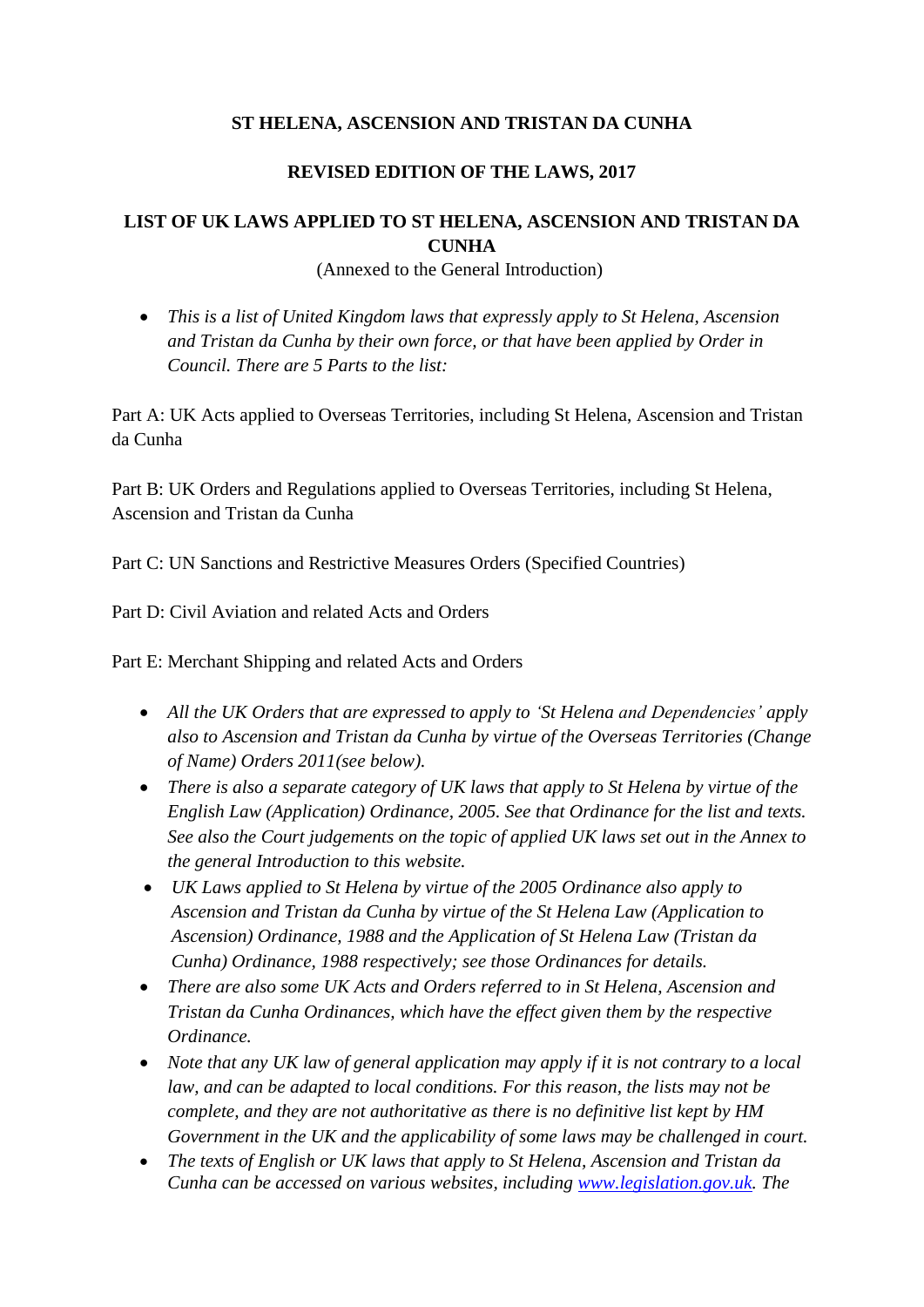*Orders listed below are named as they appear on that website. The lists include for information some UK laws that apply to some other Overseas Territories but not to St Helena.* 

 *Parts A, B and C are based on lists prepared by the FCO of the UK Government in early 2017 for the Falkland Islands, supplemented by the United Nations (Sanctions) (Amendment) Order 2000 and the Restrictive Measures (Amendment) (Overseas Territories Order 2012 and Orders applied specifically to St Helena. They are not however definitive and advice should be taken on the current status of UK laws applying to St Helena, Ascension and Tristan da Cunha.*

#### **PART A**

#### **UK ACTS APPLIED TO OVERSEAS TERRITORIES, INCLUDING ST HELENA**

| UK Act                                                                                 | How applied                                                                                                                 |
|----------------------------------------------------------------------------------------|-----------------------------------------------------------------------------------------------------------------------------|
| Administration of Justice Act 1920, Part II                                            | See under Reciprocal Enforcement of<br>Judgments                                                                            |
| Antarctic Act 1994                                                                     | Antarctic Act 1994 (Overseas<br>Territories) Order 1995 (SI 1995/1030)<br>am'd SI 2015/823, SI 2017/779)                    |
| Anti-Terrorism, Crime and Security<br>Act 2001, ss. $50 - 56$                          | <b>Chemical Weapons (Overseas</b><br>Territories) Order 2005 (SI 2005/854)                                                  |
| Arbitration (International Investment<br>Disputes) Act 1966 ss. 1, 2, 3, 4, & 9        | Arbitration (International Investment<br>Disputes) Act 1966 (Application to the<br>Colonies etc) Order 1967 (SI 1967/159)   |
| Armed Forces Act 2006                                                                  | By its own terms; section $384(2)$                                                                                          |
| Arms Control and Disarmament (Privileges<br>and Immunities) Act 1988 ss. $1(2) - 1(4)$ | Arms Control and Disarmament<br>(Privileges and Immunities) Act 1988<br>(Overseas Territories) Order 1992 (SI<br>1992/1298) |
| Biological Weapons Act 1974 ss. 1 - 4                                                  | Biological Weapons Act 1974 (Overseas<br>Territories) Order 1975 (SI 1975/240)                                              |
| <b>British Law Ascertainment Act 1859</b>                                              | By implication                                                                                                              |
| <b>British Nationality Act 1948</b><br>ss. 3, 32(3), 33(1), & 34(1)                    | By implication                                                                                                              |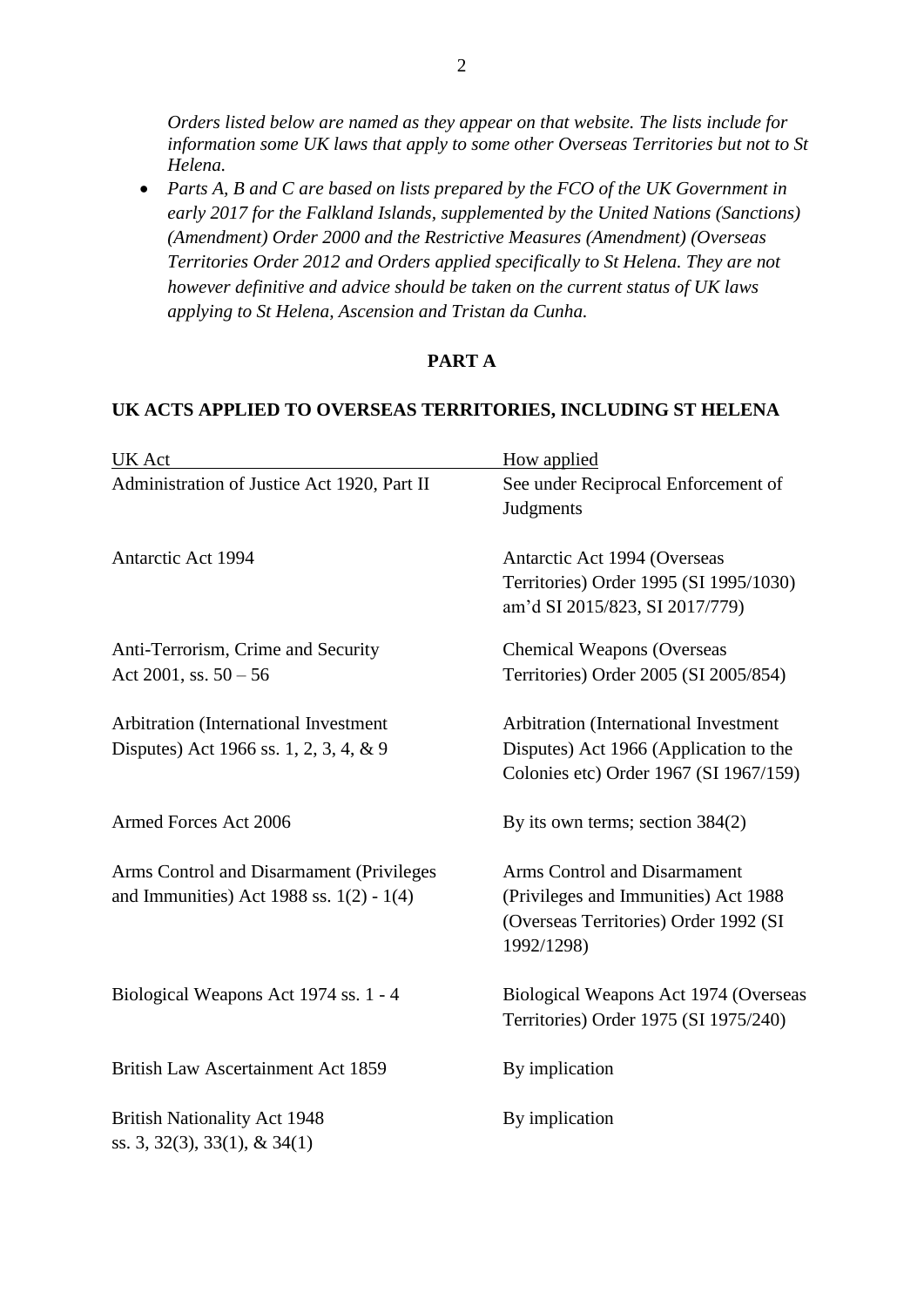| British Nationality Act 1981, except:<br>s. 39 & Schedule 4, s. $52(7)$ & Schedule 8,<br>so far as they relate to the Immigration Act 1971;<br>s. $52(8)$ & Schedule 9, so far as they relate to the<br>Immigration Act 1971 (except Schedule 1) | By its own terms; s. $53(5)$                                               |
|--------------------------------------------------------------------------------------------------------------------------------------------------------------------------------------------------------------------------------------------------|----------------------------------------------------------------------------|
| <b>British Overseas Territories Act 2002</b>                                                                                                                                                                                                     | By its own terms; s. $8(4)$                                                |
| British Settlements Acts 1887 and 1945                                                                                                                                                                                                           | By implication                                                             |
| Chemical Weapons Act 1996                                                                                                                                                                                                                        | <b>Chemical Weapons (Overseas</b><br>Territories) Order 2005 (SI 2005/854) |
| Child Abduction and Custody Act 1985                                                                                                                                                                                                             | <b>Not</b> applied to St Helena                                            |
| Citizenship (Armed Forces) Act 2014                                                                                                                                                                                                              | By its own terms; s. $2(3)$                                                |
| Colonial Affidavits Act 1859, s. 2                                                                                                                                                                                                               | By implication                                                             |
| <b>Colonial Boundaries Act 1895</b>                                                                                                                                                                                                              | St Helena and Dependencies (Territorial<br>Sea) Order 1989 (SI 1989/1994)  |
| Colonial Laws Validity Act 1865                                                                                                                                                                                                                  | By implication                                                             |
| Colonial Marriages Act 1865                                                                                                                                                                                                                      | By implication                                                             |
| Colonial Prisoners Removal Act 1869                                                                                                                                                                                                              | By implication                                                             |
| <b>Colonial Prisoners Removal Act 1884</b>                                                                                                                                                                                                       | By implication                                                             |
| <b>Colonial Probates Act 1892</b>                                                                                                                                                                                                                | <b>Colonial Probates Act Application</b><br>Order 1965 (SI 1965/1530)      |
| Colonial Stock Acts 1877 to 1998                                                                                                                                                                                                                 | By implication                                                             |
| <b>Constitutional Reform Act 2005</b><br>(in relation to the Privy Council)                                                                                                                                                                      | By implication                                                             |
| Copyright Act 1956, except ss. 32, 34, 35, 42<br>$& 44$ and Schedules 4 & 5                                                                                                                                                                      | Copyright (St Helena) Order1963<br>(SI 1963/1038)                          |
| Copyright (Computer Software)<br>Amendment Act 1985 except ss. 4(3), & 5                                                                                                                                                                         | <b>Not</b> applied to St Helena                                            |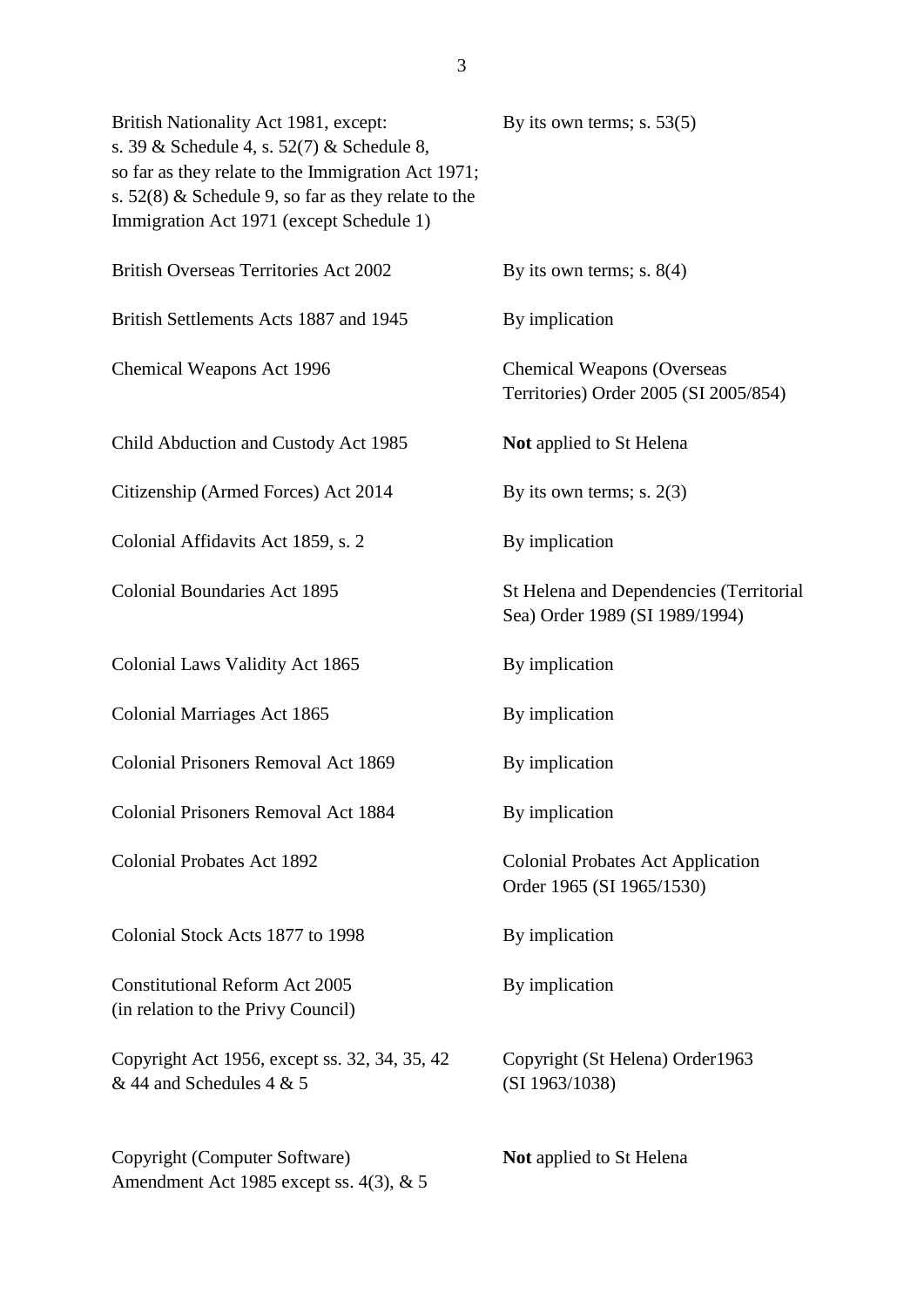| Court of Chancery Act 1851s. 16                                                                                                                                                                                                                            | By implication                                                                                                                                                |
|------------------------------------------------------------------------------------------------------------------------------------------------------------------------------------------------------------------------------------------------------------|---------------------------------------------------------------------------------------------------------------------------------------------------------------|
| Courts (Colonial) Jurisdiction Act 1874                                                                                                                                                                                                                    | By implication                                                                                                                                                |
| Criminal Evidence (Witness Anonymity)<br>Act 2008 in respect of "service courts"<br>provisions"                                                                                                                                                            | By its own terms; $s.15(3)$                                                                                                                                   |
| Criminal Justice Act 1988 ss. 134 & 135                                                                                                                                                                                                                    | Criminal Justice Act 1988 (Torture)<br>(Overseas Territories Order 1988 (SI<br>1988/2242 am'd SI 1992/1715)                                                   |
| Documentary Evidence Act 1868                                                                                                                                                                                                                              | By its own terms; s. 3                                                                                                                                        |
| Evidence Act 1851 s. 11                                                                                                                                                                                                                                    | By implication                                                                                                                                                |
| Evidence (Foreign, Dominion and Colonial<br>Documents) Act 1933                                                                                                                                                                                            | Evidence (St. Helena) Order 1961<br>(SI 1961/2049)                                                                                                            |
| Evidence (Proceedings in Other Jurisdictions)<br>Act 1975 ss. 1 - 3, & 5 - 10, & Schedules 1 & 2                                                                                                                                                           | Not applied to St Helena. See instead<br>the English Law (Application)<br>Ordinance, 2005 Schedule                                                            |
| <b>Export Control Act 2002</b>                                                                                                                                                                                                                             | By implication                                                                                                                                                |
| Extradition Act 2003 ss. 69 - 112, 114 - 130,<br>132 - 134, 136 - 140A, 149A, 150, 151A,<br>152 - 154, 156 - 164, 166 - 168, 172,<br>174 - 174D, 180, 181, 186, 187, 189, 194,<br>196 - 197A, 202, 203, 205 - 206C, 208 - 211,<br>213, & 214, & Schedule 1 | Extradition Act 2003 (Overseas<br>Territories) Order 2016 (SI 2016/990)                                                                                       |
| Family Law Act 1986, Part I only                                                                                                                                                                                                                           | <b>Not</b> applied to St Helena.<br>See the Family Law Act 1986<br>(Dependent Territories) Order 1991<br>(SI 1991/1723 am'd SI 1994/2800 and<br>SI 2006/1456) |
| Food and Environment Protection Act 1985<br>Parts II and V, & Schedules 2, 3, and 4,<br>as modified by SI 1998/1084                                                                                                                                        | <b>Environment Protection (Overseas</b><br>Territories) Order 1988 (SI 1988/1084),<br>am'd SI 1997/1748 and SI 1999/669                                       |
| Foreign Enlistment Act 1870 sections 3 to 9                                                                                                                                                                                                                | By its own terms; s. 2.                                                                                                                                       |
|                                                                                                                                                                                                                                                            |                                                                                                                                                               |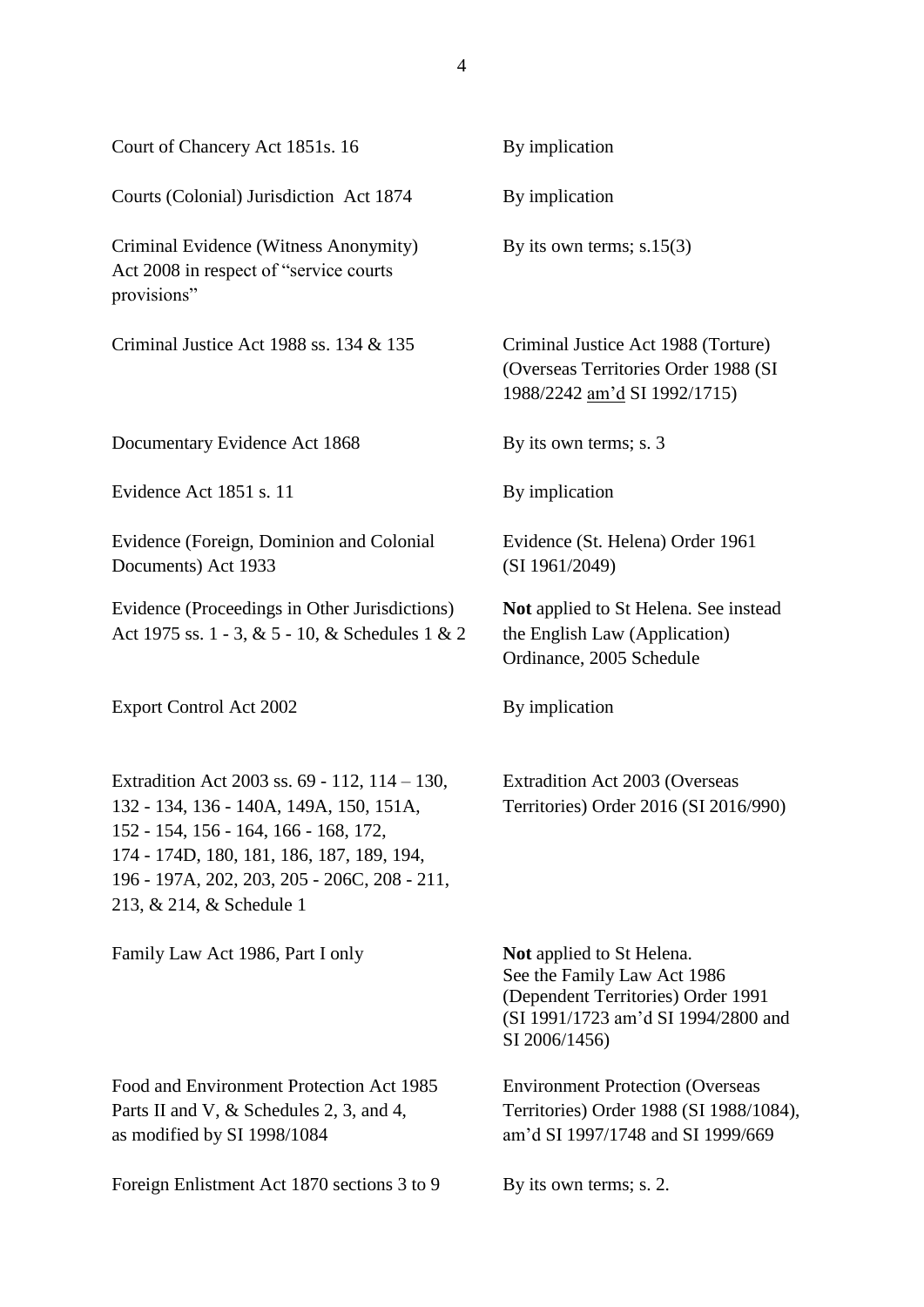| Foreign Judgments (Reciprocal Enforcement)<br>Act 1933           | Reciprocal Enforcement of Judgments<br>(General Application to His Majesty's<br>Dominions, etc.) Order 1933 (SR&O<br>1933/1073) |
|------------------------------------------------------------------|---------------------------------------------------------------------------------------------------------------------------------|
| Foreign Jurisdiction Act 1890 ss. 4, 6, 9, 13<br>16, & 19        | By implication                                                                                                                  |
| Forged Transfers Act 1891 ss. 5 & 6                              | By implication                                                                                                                  |
| Fugitive Offenders Act 1967                                      | Fugitive Offenders (St Helena) Order<br>1968 (SI 1968/184)                                                                      |
| Geneva Conventions Act 1957                                      | Geneva Conventions (Overseas<br>Territories) Order 2010 (SI 2010/2963)                                                          |
| Genocide Act 1969                                                | <b>Not</b> applied to St Helena<br>(See the Genocide Act 1969 (Overseas<br>Territories) Order 1970 (SI 1970/146)                |
| Government of India Act 1915                                     | By implication (Replaced the Saint<br>Helena Act 1933)                                                                          |
| Habeas Corpus Act 1862                                           | By implication                                                                                                                  |
| Hijacking Act 1971                                               | Hijacking Act 1971 (Overseas<br>Territories) Order 1971 (SI 1971/1739<br>am'd SI 1973/1893)                                     |
| Intelligence Services Act 1994 ss. $5(1)$ & 11(1)                | Intelligence Services Act 1994<br>(Dependent Territories) Order 1995<br>(1995/752 am'd SI 1996/2876)                            |
| <b>International Criminal Court Act 2001</b>                     | <b>International Criminal Court Act</b><br>(Overseas Territories) Order 2009 (SI<br>2009/1738 am'd SI 2010/763)                 |
| Internationally Protected Persons Act 1978<br>ss. 1 - 3 Act 1978 | <b>Internationally Protected Persons</b><br>(Overseas Territories) Order 1979 (SI<br>1979/456)                                  |
| Interpretation Acts 1978 and 1979                                | By implication                                                                                                                  |
| Judicial Committee Acts 1833, 1843,                              | By implication                                                                                                                  |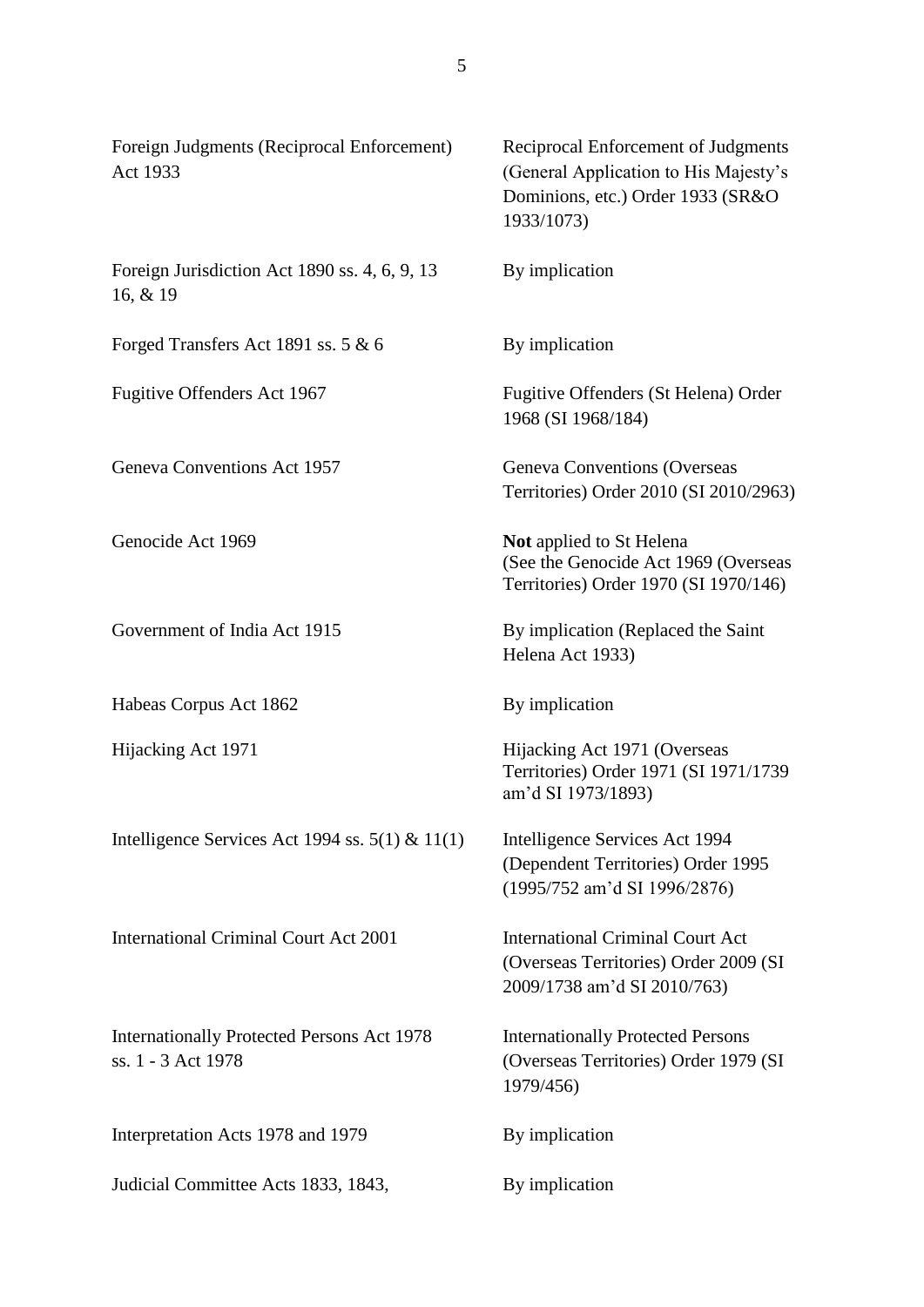1844 and 1915

| Landmines Act 1998                                                        | Landmines Act 1998 (Overseas<br>Territories) Order 2001 (SI 2001/3499)                                                                                                                      |
|---------------------------------------------------------------------------|---------------------------------------------------------------------------------------------------------------------------------------------------------------------------------------------|
| Maintenance Orders (Reciprocal Enforcement)<br>Act 1972 ss. 5 and 8 to 21 | Reciprocal Enforcement of<br>Maintenance Orders (Designation of<br>Reciprocating Countries) Order 1983 (SI<br>1983/1125) See also the English Law<br>(Application) ordinance, 2005 Schedule |
| Multilateral Investment Guarantee Agency<br>Act 1988 ss. $3 - 6$          | <b>Not</b> applied to St Helena<br>See the MIGA(Overseas Territories)<br>Order 1988 (SI 1988/791)                                                                                           |
| Nuclear Installations Act 1965 ss. 10 - 17,<br>$21, 26, \& 30$            | Nuclear Installations (St. Helena) Orders<br>1972 and 1983 (SI 1972/128, SI<br>1983/1892)                                                                                                   |
| Official Secrets Acts 1911 and 1920                                       | By implication                                                                                                                                                                              |
| Perjury Act 1911 s. 1A                                                    | Not applied to St Helena; see the<br>Evidence (Proceedings in Other<br>Jurisdictions) Act 1975                                                                                              |
| Policing and Crime Act, 2017                                              | Policing and Crime Act (Financial<br>Sanctions) (Overseas Territories) Order,<br>2017 (SI 2017/984)                                                                                         |
| Privy Council Registrar Act 1853                                          | By implication                                                                                                                                                                              |
| Recognition of Trusts Act 1987                                            | Recognition of Trusts Act 1987<br>(Overseas Territories) Order 1989 (SI<br>1989/673)                                                                                                        |
| Repatriation of Prisoners Act 1984 ss. $1 - 9$                            | <b>Repatriation of Prisoners (Overseas</b><br>Territories) Order 2017 (SI 2017/983)                                                                                                         |
| Saint Helena Act 1833                                                     | By implication (mostly repealed by<br>the Government of India Act 1915)                                                                                                                     |
| Security Service Act 1989 s. 3(1)                                         | Security Service Act 1989 (Overseas<br>Territories) Order 1990 (SI 1990/238)                                                                                                                |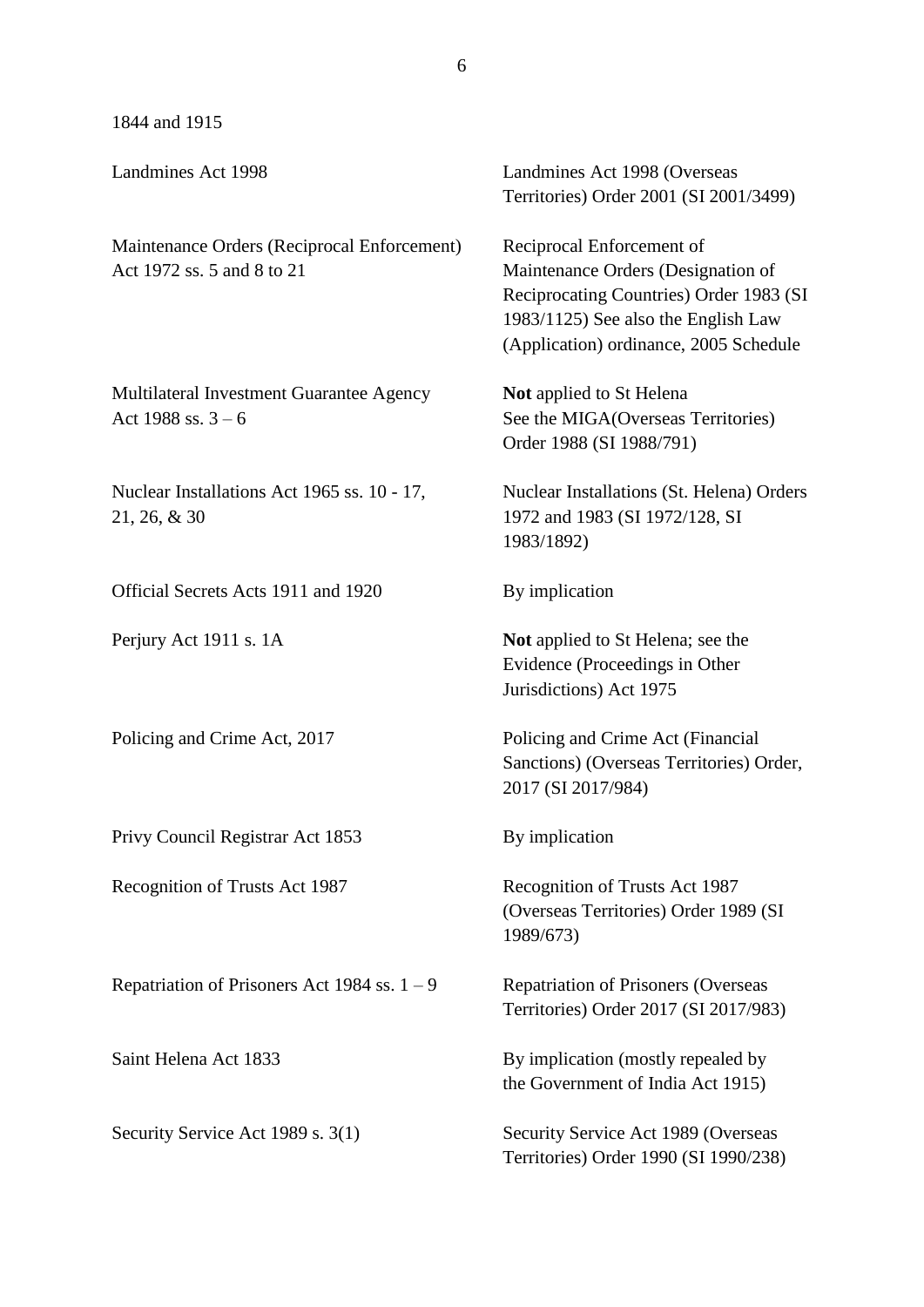| Senior Courts Act 1981 ss. 20 - 24                                      | See the Admiralty Jurisdiction<br>(St Helena and its Dependencies) Order<br>1969 (SI 1969/858) in the Merchant<br>Shipping list                                                         |
|-------------------------------------------------------------------------|-----------------------------------------------------------------------------------------------------------------------------------------------------------------------------------------|
| <b>State Immunity Act 1978</b>                                          | <b>Not</b> applied to St Helena<br>See the State Immunity (Overseas<br>Territories) Order 1979 (SI 1979/458).<br>But see also the English Law<br>(Application) Ordinance, 2005 Schedule |
| Statutory Declarations Act 1835 ss. 15 & 17                             | By implication                                                                                                                                                                          |
| Submarine Telegraph Act 1885                                            | By its own terms; s. 11                                                                                                                                                                 |
| Suppression of Terrorism Act 1978 ss. 1 - 5,<br>8, 9 & Schedule 1       | Suppression of Terrorism Act 1978<br>(Overseas Territories) Order 1986 (SI<br>1986/2019)                                                                                                |
| Taking of Hostages Act 1982 ss. $1 - 4$                                 | Taking of Hostages Act 1982 (Overseas<br>Territories) Order 1982 (SI 1982/1540)                                                                                                         |
| <b>Territorial Waters Jurisdiction Act 1878</b>                         | By implication                                                                                                                                                                          |
| Terrorist Asset-Freezing etc. Act 2010 Part 1<br>& Part 1 of Schedule 2 | Terrorist Asset-Freezing etc. Act 2010<br>(Overseas Territories) Order (SI<br>2011/750 am'd SI 2017/157)                                                                                |
| Tokyo Convention Act 1967 ss. $1, 3 - 7$<br>& Schedule                  | Tokyo Convention Act 1967 (Overseas<br>Territories) Order 1968 (SI 1968/1864)                                                                                                           |
| <b>United Nations Act 1946</b>                                          | By implication                                                                                                                                                                          |
| Visiting Forces (British Commonwealth)<br>Act 1933 ss. 1 - 4 & 8        | <b>Visiting Forces (British</b><br>Commonwealth) (Application to<br>Colonies etc) Order in Council 1940<br>(SR&O No 1373 of 1940) SH                                                    |

### **PART B**

# **UK ORDERS AND REGULATIONS APPLIED TO OVERSEAS TERRITORIES, INCLUDING ST HELENA**

UK Order/Regulations How applied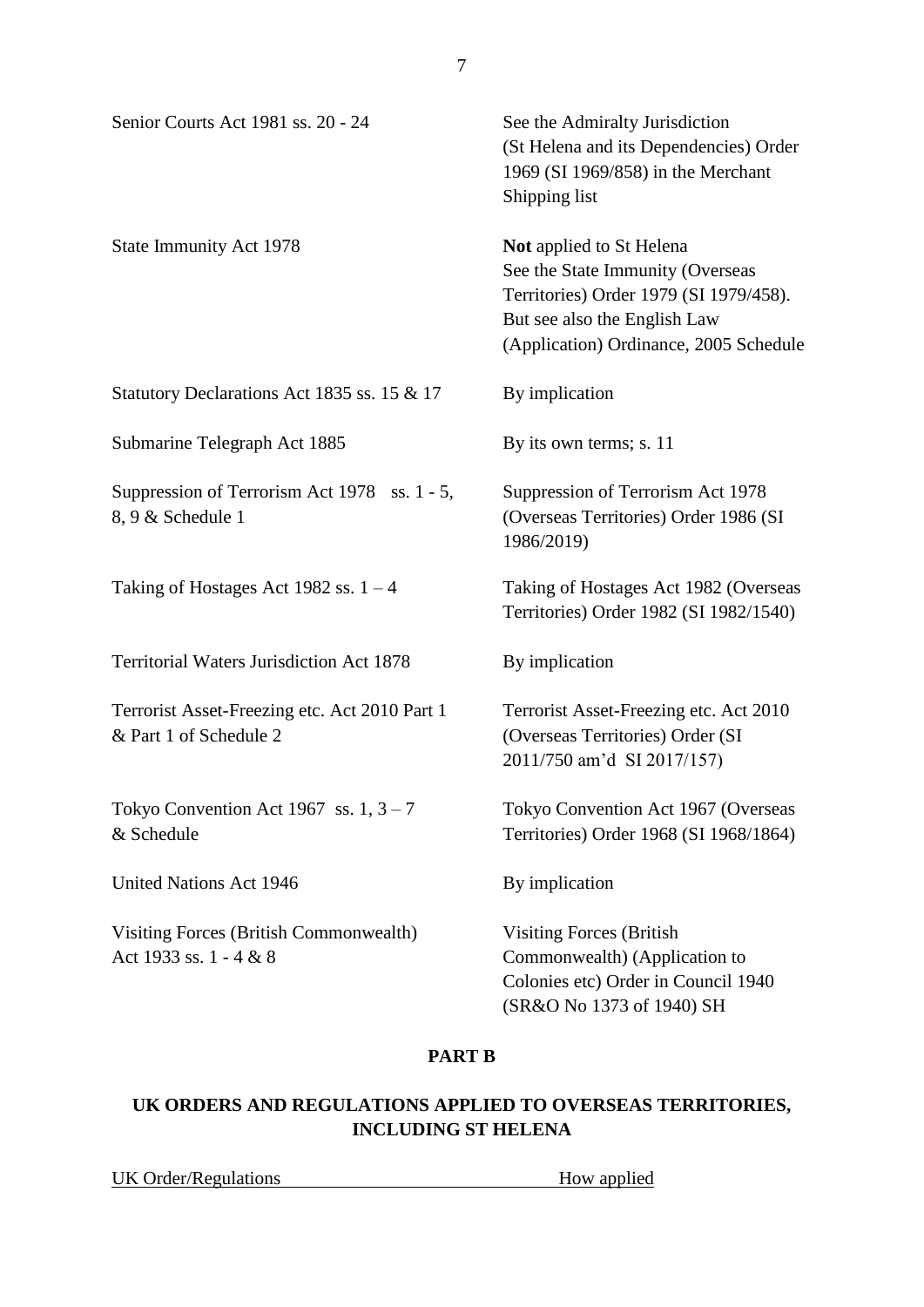| Anti-terrorism (Financial and Other Measures)<br>(Overseas Territories) Order 2002<br>(SI 2002/1822)<br>(Made under the St Helena Act & British Settlements)<br>Acts)    | By its own terms; article $2(1)$ |
|--------------------------------------------------------------------------------------------------------------------------------------------------------------------------|----------------------------------|
| <b>British Nationality (General) Regulations 2003</b><br>(SI 2003/548)<br>(Made under the British Nationality Act 1981)                                                  | By implication                   |
| <b>British Nationality (British Overseas Territories)</b><br>Regulations 2007 (SI 2007/3139)<br>(Made under the British Nationality Act 1981)                            | By implication                   |
| <b>British Dependent Territories Citizenship</b><br>(Deprivation) Rules 1982 (SI 1982/989)<br>(Made under the British Nationality Act 1981)                              | By implication                   |
| <b>British Dependent Territories Citizenship</b><br>(Designated Service) Order 1982 (SI 1982/1710<br>am'd SI 2008/1240)<br>(Made under the British Nationality Act 1981) | By implication                   |
| Colonial Prisoners Removal Order 1907<br>(SR&O No 742 of 1907)                                                                                                           | By implication                   |
| Co-operation of Insolvency Courts (Designation<br>of Relevant Countries and Territories) Order 1986<br>(SI 1986/2123)<br>(Made under the Insolvency Act 1986)            | By its own terms; article 2      |
| Copyright (International Conventions) Order 1979<br>(SI 1979/1715)<br>(Made under the Copyright Act 1956)                                                                | By implication                   |
| Copyright (International Organisations) Order<br>(SI 1957/1524, am'd SI 1963/1037)<br>(Made under the Insolvency Act 1986)                                               | <b>Not</b> applied to St Helena  |
| Copyright (Singapore) Order 1987 (SI 1987/940)<br>(Made under the Insolvency Act 1986)                                                                                   | By implication                   |
| Copyright (Taiwan) Order 1985 SI 1985/1777                                                                                                                               | By the Copyright (Taiwan)        |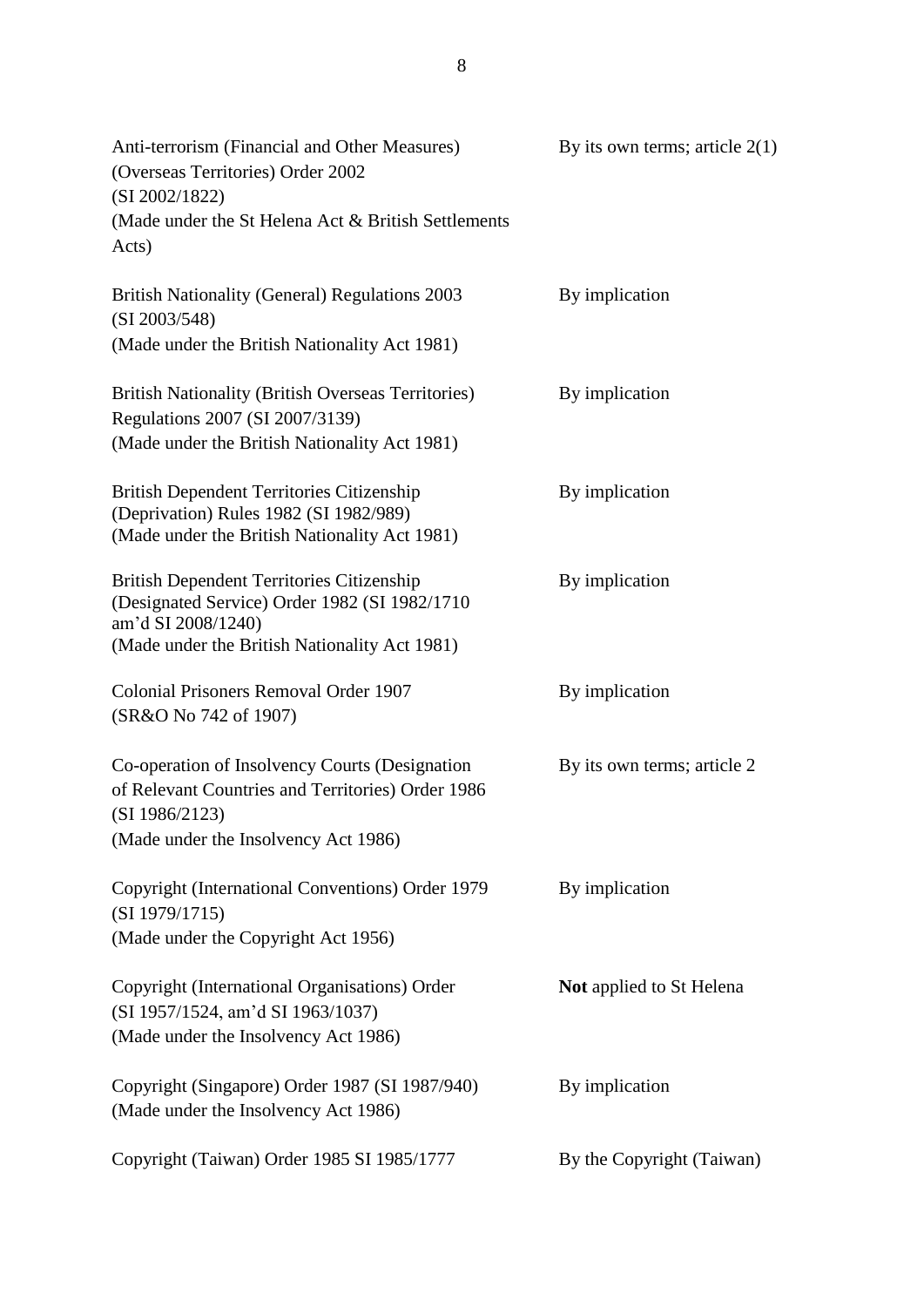| (Made under the Insolvency Act 1986)                                                                                                                                                                                                                                                            | (Extension to Territories) Order<br>1987 (SI 1987/1826) |
|-------------------------------------------------------------------------------------------------------------------------------------------------------------------------------------------------------------------------------------------------------------------------------------------------|---------------------------------------------------------|
| Co-operation of Insolvency Courts (Designation<br>of Relevant Countries and Territories) Order 1986<br>(SI 1986/2123)                                                                                                                                                                           | By its own terms; article 2                             |
| <b>Customs Duties and Drawbacks (Revenue Duties)</b><br>(Overseas Countries and Territories) Order 1975<br>(SI 1975/1267)<br>(Made under the Finance Act 1973)                                                                                                                                  | By its own terms; article 2                             |
| Design Right (Reciprocal Protection) (No 2) Order<br>1989 (SI 1989/1294)<br>(To the extent that St Helena is designated under<br>Part III of the Copyright, Designs and Patents Act 1988)<br>(Made under that Act)                                                                              | By implication                                          |
| <b>Emergency Powers (Overseas Territories) Order</b><br>2017 (SI 2017/181) <sup>1</sup><br>(Made under the St Helena Act and the British<br>Settlements Acts, etc.)                                                                                                                             | By its own terms; article $1(2)(a)$                     |
| <b>Environment Protection (Overseas Territories)</b><br>Order 1988 (SI 1988/1084 am'd SI 1999/669<br>and SI 1997/1748)<br>(Made under the Food & Environment Protection<br>Act 1985)                                                                                                            | By its own terms; article 11                            |
| Export of Goods, Transfer of Technology and<br>Provision of Technical Assistance (Control) Order<br>2003 (SI 2003/2764)<br>(Made under the Export Control Act 2002)                                                                                                                             | By SI 2004/3101                                         |
| Export of Goods, Transfer of Technology and<br>Provision of Technical Assistance (Control)<br>(Overseas Territories) Order 2004 (SI 2004/3101)<br>(as saved by Article 45 of the Export Control Order<br>2008 (SI 2008/3231) and am'd SI 2009/3212)<br>(Made under the Export Control Act 2002) | By its own terms; article $2(1)$                        |
| Immigration (Certificate of Entitlement to Right)<br>of abode in the United Kingdom) Regulations 2006                                                                                                                                                                                           | By implication                                          |

<sup>&</sup>lt;sup>1</sup> The text is included with the Emergency Powers Ordinance, 1978 of St Helena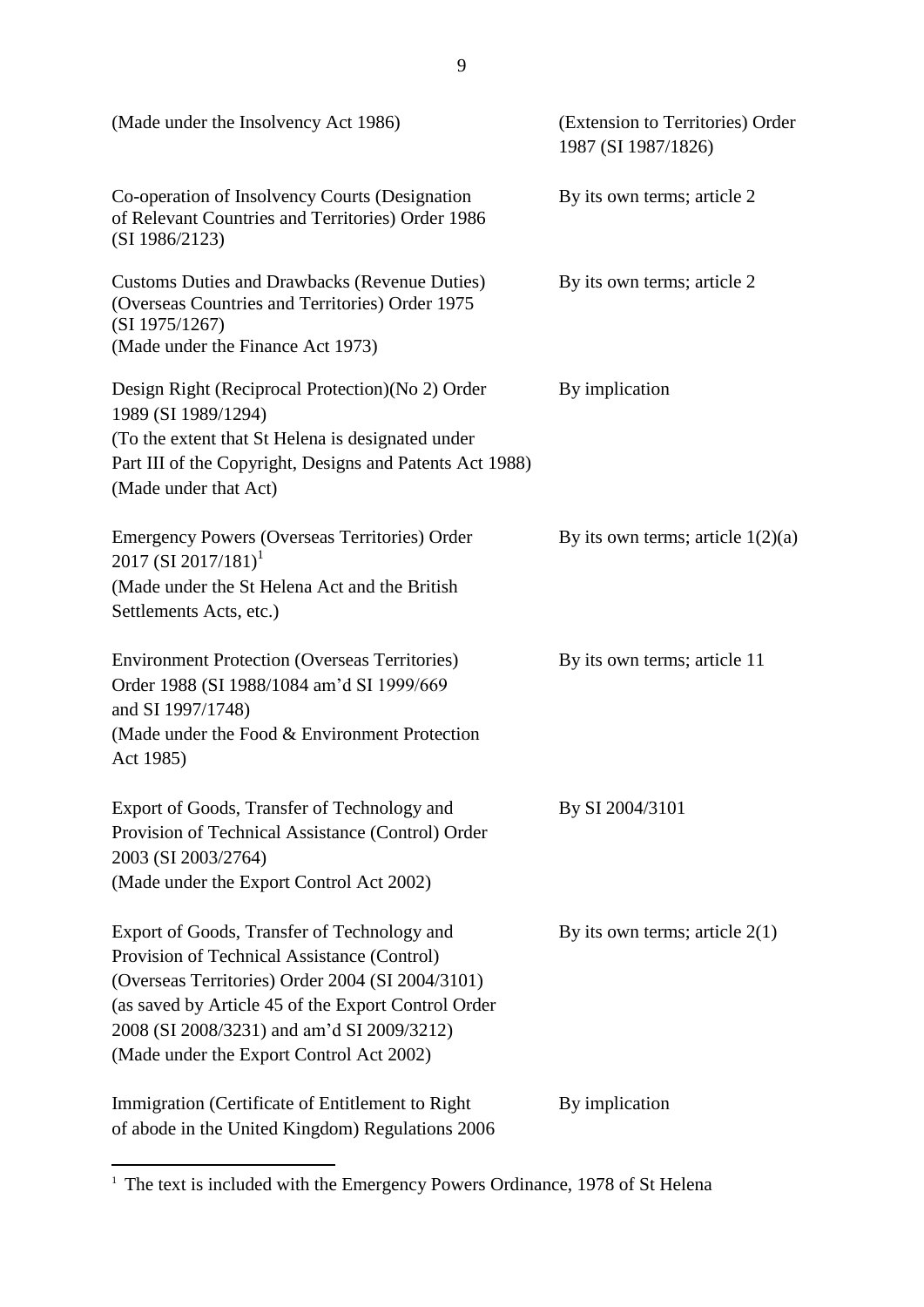(SI 2006/3145) (Made under the Nationality, Immigration and Asylum Act 2002) International Criminal Tribunal for the former By its own terms; article  $1(1)(a)$ Yugoslavia (Restrictive Measures) (Overseas Territories) Order 2004 (SI 2004/3039) (Made under the St Helena Act 1833 and the British Settlements Acts) Judicial Committee (Appellate Jurisdiction) By implication Rules Order 2009 (SI 2009/224) (Made under the Judicial Committee Acts) Judicial Proceedings in Specified Overseas **Not** applied to St Helena Territories (Restrictive Measures) Order 2009 (SI 2009/888) National Health Service (Charges to Overseas By its own terms; Schedule 2 Visitors) Regulations 1989 (SI 1989/306) (Made under the National Health Service Act 1977) Order in Council Making Continuing Order By implication Directing that all Appeals to Her Majesty in Council shall be referred to the Judicial Committee 1909 (SR&O No 1228 of 1909) (Made under the Judicial Committee Act, 1844) Overseas Service (Pensions Supplement) By implication 1995 (SI 1995/238) (Made under the Pensions (Increase) Act 1971 Overseas Territories (Change of Name) Orders, Amended orders that apply to St 2011 (SIs 2011 1403 – 1407 and 2974 – 2984) Helena Pet Travel Scheme (Pilot Arrangements) By its own terms; article 2(13) (England) Order 2001 (SI 2001/6) (Made under the Animal Health Act 1981) Reciprocal Enforcement of Judgments (General By its own terms; para. (1) Application to His Majesty's Dominions, etc) Order 1933 (SR&O 1933/1073) (Made under the Foreign Judgments (Reciprocal Enforcement) Act, 1933) Reciprocal Enforcement of Judgments By its own terms; article 2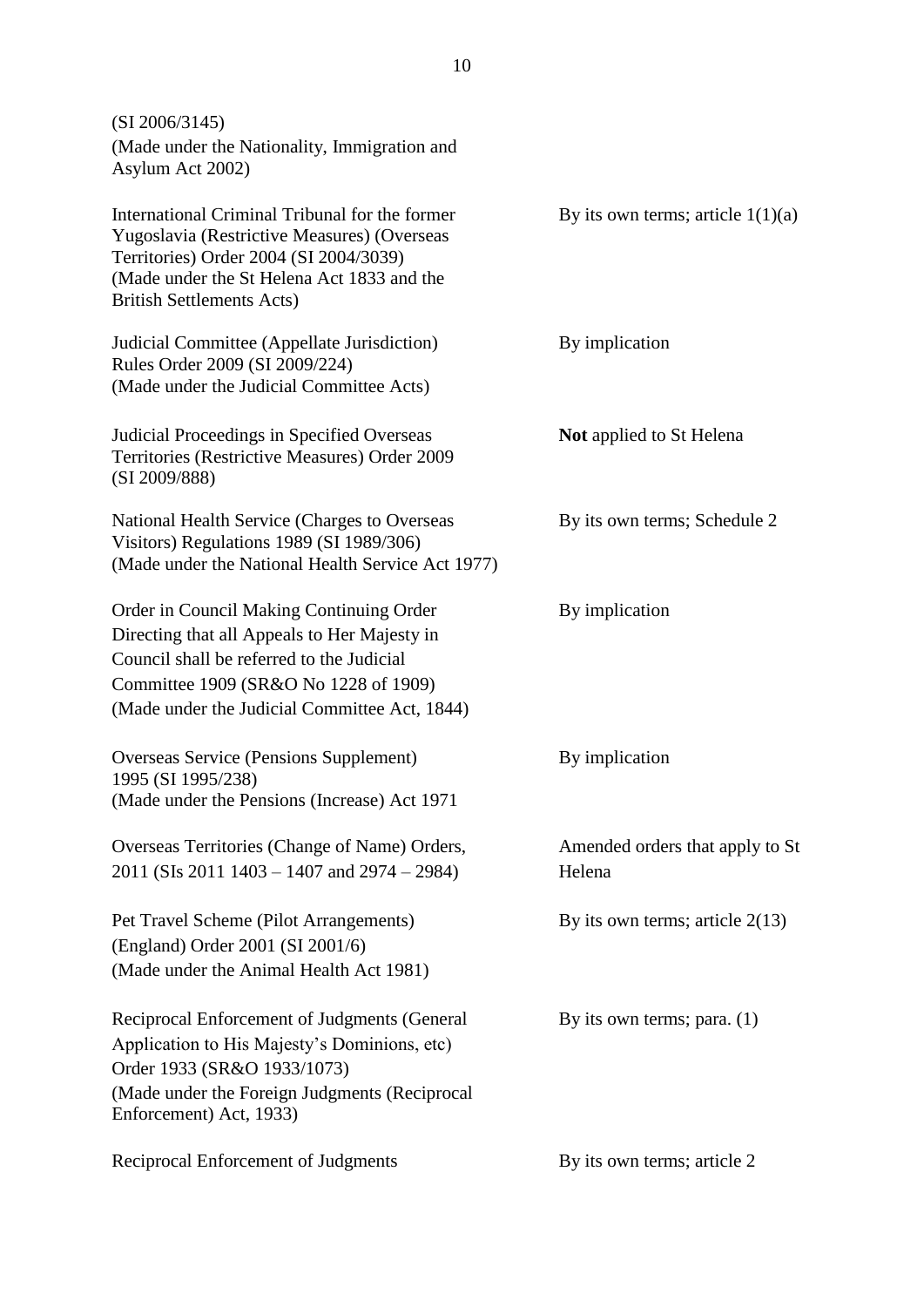| (Administration of Justice Act 1920, Part II)<br>(Consolidation) Order 1984 (SI 1984/129)<br>(Made under the Administration of Justice Act 1920)                        |                                          |
|-------------------------------------------------------------------------------------------------------------------------------------------------------------------------|------------------------------------------|
| Reciprocal Enforcement of Maintenance Orders<br>(Designation of Reciprocating Countries) Order 1983<br>(SI 1983/1125)                                                   | By its own terms; article 3              |
| (Made under the Foreign Judgments (Reciprocal<br>Enforcement) Act, 1933)                                                                                                |                                          |
| <b>Restrictive Measures (Amendment) (Overseas</b><br>Territories) Order 2012 (SI 2012/362)<br>(Made under the St Helena Act 1833, the United<br>Nations Act 1946, etc.) | Amended Orders that apply to S<br>Helena |
| <b>St Helena Constitution Order 1988</b>                                                                                                                                |                                          |
| (SI 1988/1842)                                                                                                                                                          |                                          |
| <b>St Helena Constitution Order 1989</b><br>(SI 1989/155)                                                                                                               |                                          |
| Both replaced by:                                                                                                                                                       |                                          |
| St Helena, Ascension and Tristan da Cunha<br><b>Constitution Order 2009</b>                                                                                             | By its terms                             |
| (SI 2009/1751)                                                                                                                                                          |                                          |
| (Made under the Saint Helena Act 1833 and                                                                                                                               |                                          |
| the British Settlements Acts)<br>Text is in the Basic Laws category of Ordinances                                                                                       |                                          |
|                                                                                                                                                                         |                                          |
| St Helena Court of Appeal (Appeal to Privy<br>Council) Order 1964 (SI 1964/1846,                                                                                        | By its terms                             |
| am'd SI 1990/991, SI 2009/3204)                                                                                                                                         |                                          |
| (Made under the Judicial Committee Act, 1844)<br>Text is in the Courts category of Ordinances                                                                           |                                          |
| St Helena Supreme Court Order 1969 (SI 1969/857<br>am'd SI 1975/1211 and SI 1983/1113<br>(Made under the British Settlements Acts)                                      | By its terms                             |
| Suppression of Terrorism Act 1978 (Designation<br>of Countries) Orders 1978 to 1990                                                                                     | By implication                           |
| (SIs 1978/1245, 1979/49, 1980/357, 1980/1392,                                                                                                                           |                                          |
| 1981/1389, 1981/1507, 1986/271, 1986/1137,                                                                                                                              |                                          |
| 1986/2019, 1987/2137, 1989/2210,                                                                                                                                        |                                          |
| 1990/1272)                                                                                                                                                              |                                          |
| (Made under the Suppression of Terrorism Act 1978)                                                                                                                      |                                          |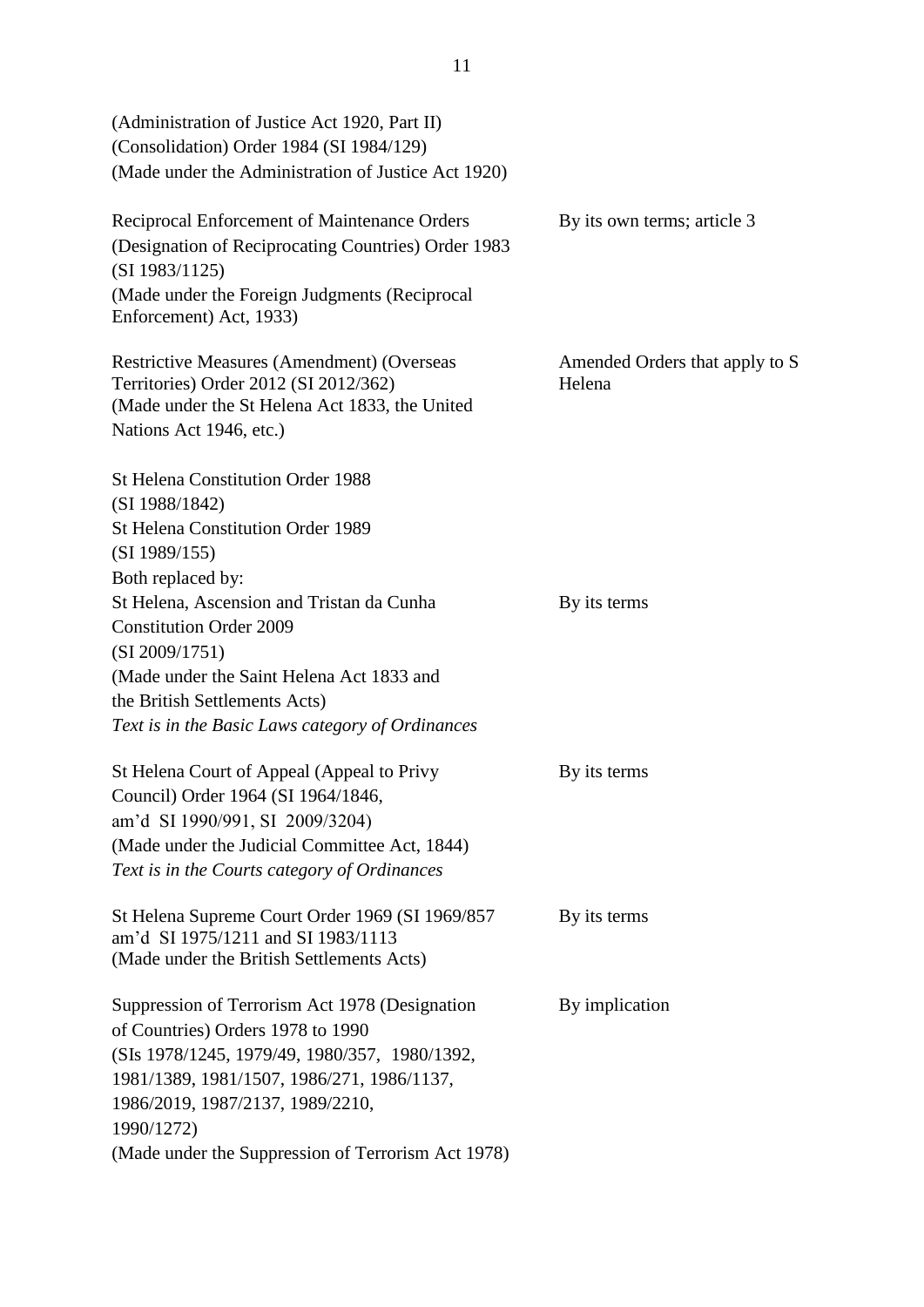| Terrorism (United Nations Measures) (Overseas<br>Territories) Order 2001 (SI 2001/3366)<br>(Made under the United Nations Act, 1946)                                                                  | By its own terms; article $1(4)(a)$       |
|-------------------------------------------------------------------------------------------------------------------------------------------------------------------------------------------------------|-------------------------------------------|
| Tokyo Convention (Certification of Countries)<br>Order 1977 (SI 1977/1258)<br>(Made under the Tokyo Convention Act 1967)                                                                              | By implication                            |
| Trade in Goods (Control) (Overseas Territories)<br>Order 2004 (SI 2004/3102)<br>(Made under the Export Control Act 2002)                                                                              | By its own force; article $2(1)$          |
| Trade in Controlled Goods (Embargoed<br>Destinations) (Overseas Territories (SI 2004/3103)<br>(Made under the Export Control Act 2002)                                                                | By its own force; article $2(1)$          |
| Treaty on Open Skies (Privileges and Immunities)<br>(Overseas Territories) Order 1993 (SI 1993/1247)<br>(Made under the Arms Control and Disarmament<br>(Privileges and Immunities) Act 1988 as above | By its own terms; article 1               |
| United Kingdom Forces (Jurisdiction of Colonial<br>Courts) Order 1965 (SI 1965/1203)<br>(Made under the British Settlements Acts and<br>the Foreign Jurisdiction Act 1890)                            | By its own terms; article $2(1)$          |
| <b>United Nations Arms Embargoes (Dependent</b><br>Territories) Order 1995 (SI 1995/1032 am'd<br>SI 1997/272 and SI 1998/3123)<br>(Made under the United Nations Act, 1946)                           | By its own terms; article $1(3)$          |
| United Nations (International Tribunals) (Former<br>Yugoslavia) Order 1996 (SI 1996/716 am'd<br>SI 1997/1753 below)                                                                                   | By SI 1997/1753 below                     |
| United Nations (International Tribunals) (Rwanda)<br>Order 1996 (SI 1996/1296 am'd SI 1997/1753 below                                                                                                 | By SI 1997/1753 below                     |
| United Nations (International Tribunals) (Former<br>Yugoslavia and Rwanda)(Dependent Territories)<br>Order 1997 (SI 1997/1753)<br>(Made under the United Nations Act, 1946)                           | By its own terms; article 3               |
| United Nations (Sanctions) (Amendment) Order<br>2000 (SI 2000/1106)<br>(Made under the United Nations Act, 1946)                                                                                      | Amended orders that apply to<br>St Helena |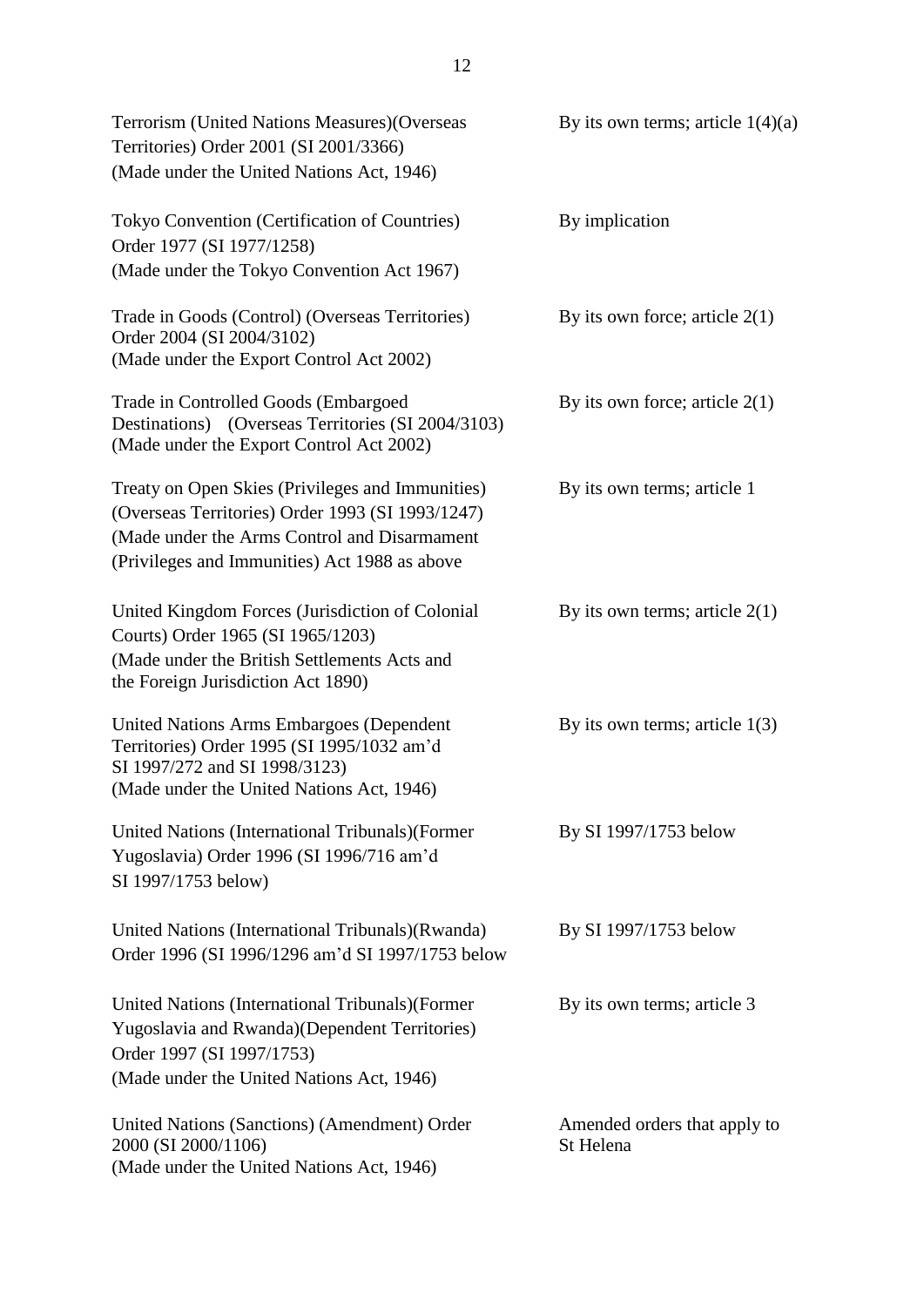Visiting Forces (British Commonwealth)(Application By its own terms; article  $2(1)$ to the Colonies etc) Order in Council 1940 (SR&O 1373 of 1940)

#### **PART C**

# **UN SANCTIONS AND RESTRICTIVE MEASURES ORDERS (SPECIFIED COUNTRIES)**

| <b>UK</b> Order                                                                                                                                                                    | How applied                      |
|------------------------------------------------------------------------------------------------------------------------------------------------------------------------------------|----------------------------------|
| Afghanistan (United Nations Measures)<br>(Overseas Territories) Order 2012<br>(SI 2012/1758)                                                                                       | By its own terms; article $1(2)$ |
| Belarus (Restrictive Measures) (Overseas Territories)<br>Order 2011 (SI 2011/2440 am'd SI 2011/2988)                                                                               | By its own terms; article $1(2)$ |
| Burma (Sanctions) (Overseas Territories) Order<br>2013 (SI 2014/1447)                                                                                                              | By its own terms; article $1(3)$ |
| Burundi (Sanctions) (Overseas Territories) Order<br>2015 (SI 2015/1898)                                                                                                            | By its own terms; article $1(3)$ |
| Central African Republic (Sanctions) (Overseas<br>Territories) Order 2014 (SI 2014/1368 am'd SI<br>2015/1380)                                                                      | By its own terms; article $1(3)$ |
| Côte d'Ivoire (Sanctions) (Overseas Territories)<br>Order 2012 (SI 2012/3067)                                                                                                      | By its own terms; article $1(3)$ |
| Democratic People's Republic of Korea (Sanctions)<br>(Overseas Territories) Order 2012 (SI 2012/3066<br>am'd SI 2013/1718, SI 2013/2599, SI 2016/991,<br>SI 2017/320, SI 2017/780) | By its own terms; article $1(3)$ |
| Democratic Republic of the Congo (Sanctions)<br>(Overseas Territories) Order 2015 (SI 2015/1382<br>am'd SI 2017/160)                                                               | By its own terms; article $1(3)$ |
| Egypt (Restrictive Measures)(Overseas Territories)<br>Order 2011 (SI 2011/1679)                                                                                                    | By its own terms; article $1(2)$ |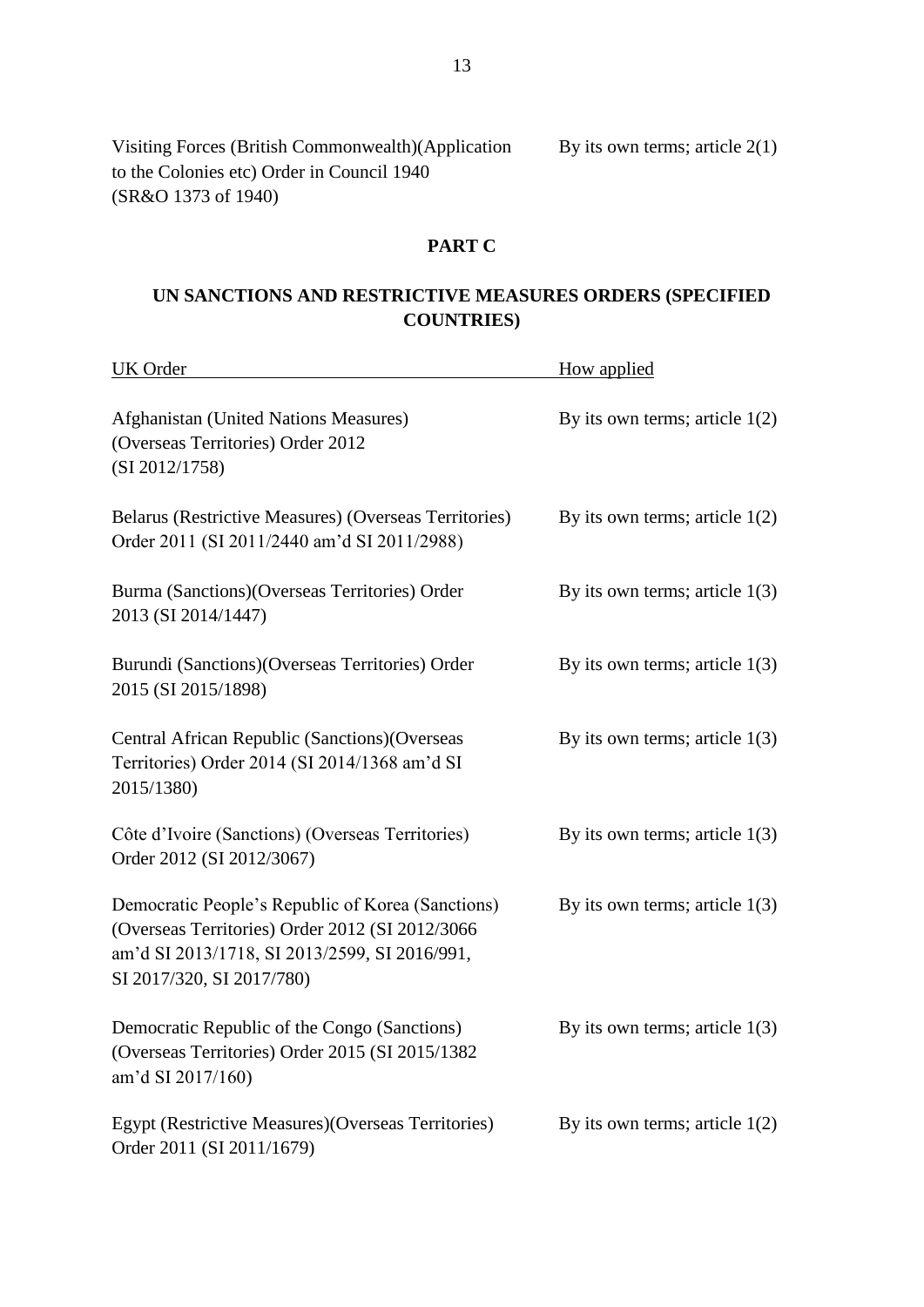| Eritrea (Sanctions) (Overseas Territories) Order<br>2012 (SI 2012/2751                                                           | By its own terms; article $1(3)$    |
|----------------------------------------------------------------------------------------------------------------------------------|-------------------------------------|
| Guinea (Sanctions)(Overseas Territories) Order<br>2013 (SI 2013/244)                                                             | By its own terms; article $1(3)$    |
| Guinea-Bissau (Sanctions) (Overseas Territories)<br>Order 2012 (SI 2012/3068)                                                    | By its own terms; article $1(3)$    |
| Iran (Restrictive Measures) (Overseas Territories)<br>Order 2011 (SI 2011/2989 am'd SI 2012/1389)                                | By its own terms; article $1(2)$    |
| Iran (Sanctions) (Overseas Territories) Order 2016<br>(SI 2016/371 am's SI 2016/1120)                                            | By its own terms; article $1(2)$    |
| Iraq (Sanctions) (Overseas Territories) Order 2015<br>(SI 2015/1383)                                                             | By its own terms; article $1(3)$    |
| ISIL (Da'esh) and Al-Qaida (Sanctions) (Overseas<br>Territories) Order 2016 (SI 2016/1218)                                       | By its own terms; article $1(3)$    |
| Lebanon (United Nations Sanctions) (Overseas<br>Territories) Order 2007 (SI 2007/283, am'd<br>SI 2007/2131                       | By its own terms; article $1(3)$    |
| Lebanon and Syria (United Nations Measures)<br>(Overseas Territories) Order 2006 (SI 2006/311)                                   | By its own terms; article $1(2)$    |
| Libya (Restrictive Measures) (Overseas<br>Territories) Order 2011 (SI 2011/1080 am'd SI<br>2011/2717, SI 2012/356, SI 2013/3160) | By its own terms; article $1(2)$    |
| Libya (United Nations Prohibition of Flights)<br>(Dependent Territories) Order 1992 (SI 1992/974)                                | By its own terms; article $1(3)(a)$ |
| Libya (United Nations Sanctions) (Dependent<br>Territories) Order 1992 (SI 1992/976)                                             | By its own terms; article $1(3)(a)$ |
| Russia, Crimea and Sevastopol (Sanctions)<br>(Overseas Territories) Order 2014 (SI 2014/2710<br>am'd SI 2014/2919, SI 2015/213)  | By its own terms; article $1(3)$    |
| Somalia (Sanctions) (Overseas Territories) Order<br>2012 (SI 2012/3065 am'd SI 2013/1443)                                        | By its own terms; article $1(3)$    |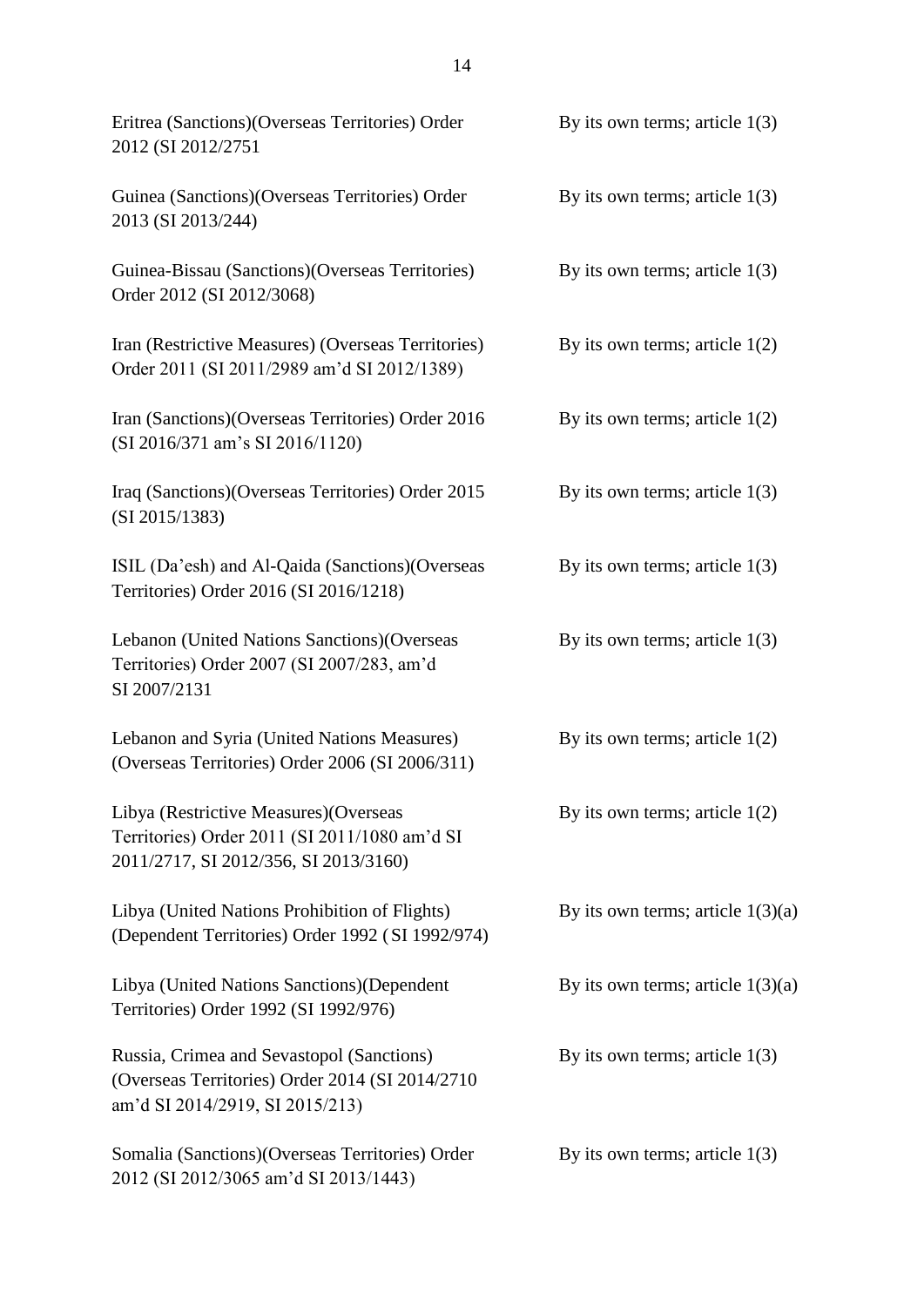| South Sudan (Sanctions) (Overseas Territories) Order<br>2014 (SI 2014/2703 am'd SI 2015/1527)                                                                                             | By its own terms; article $1(3)$ |
|-------------------------------------------------------------------------------------------------------------------------------------------------------------------------------------------|----------------------------------|
| Sudan (Sanctions) (Overseas Territories) Order 2014<br>(SI 2014/2707)                                                                                                                     | By its own terms; article $1(3)$ |
| Syria (Restrictive Measures) (Overseas Territories)<br>Order 2012 (SI 2012/1755 am'd SI 2012/3069,<br>SI 2013/1719, SI 2013/2598, SI 2014/269,<br>SI 2015/824, SI 2015/1528, SI 2017/169) | By its own terms; article $1(2)$ |
| Tunisia (Restrictive Measures) (Overseas Territories)<br>Order 2011 (SI 2011/748)                                                                                                         | By its own terms; article $1(2)$ |
| Ukraine (Sanctions) (Overseas Territories) (No 2)<br>Order 2014 (SI 2014/1100)                                                                                                            | By its own terms; article $1(3)$ |
| Ukraine (Sanctions) (Overseas Territories) (No 3)<br>Order 2014 (SI 2014/1098)                                                                                                            | By its own terms; article $1(3)$ |
| Venezuela (Sanctions) (Overseas Territories)<br>Order 2018 (SI 2018/0179)                                                                                                                 | By its own terms. article $1(3)$ |
| Yemen (Sanctions) (Overseas Territories) (No 2)<br>Order 2015 (SI 2015/1381)                                                                                                              | By its own terms; article $1(3)$ |
| Zimbabwe (Sanctions) (Overseas Territories) Order<br>2012 (SI 2012/2753, am'd SI 2013/1445,<br>SI 2015/826)                                                                               | By its own terms; article $1(3)$ |

#### **PART D**

## **CIVIL AVIATION AND RELATED ACTS AND ORDERS**

| Act                                                                                                                                                | How applied                                                                                                    |
|----------------------------------------------------------------------------------------------------------------------------------------------------|----------------------------------------------------------------------------------------------------------------|
| <b>Aviation and Maritime Security Act 1990</b><br>ss. $1 & 50$<br>and<br>Aviation Security Act 1982, Part I, Part II,<br>ss. 37 & 38, & Schedule 1 | <b>Aviation Security and Piracy (Overseas</b><br>Territories) Order 2000 (SI 2000/3059)<br>am'd $2016/369$     |
| Carriage by Air Act 1961 ss. 1(1), 2(1), 2(2),<br>$2(3)$ , 3 - 8, 13, & 14(2),<br>and                                                              | Carriage by Air (Overseas Territories)<br>Order 1967 (SI 1967/809) and Carriage<br>by Air Acts (Application of |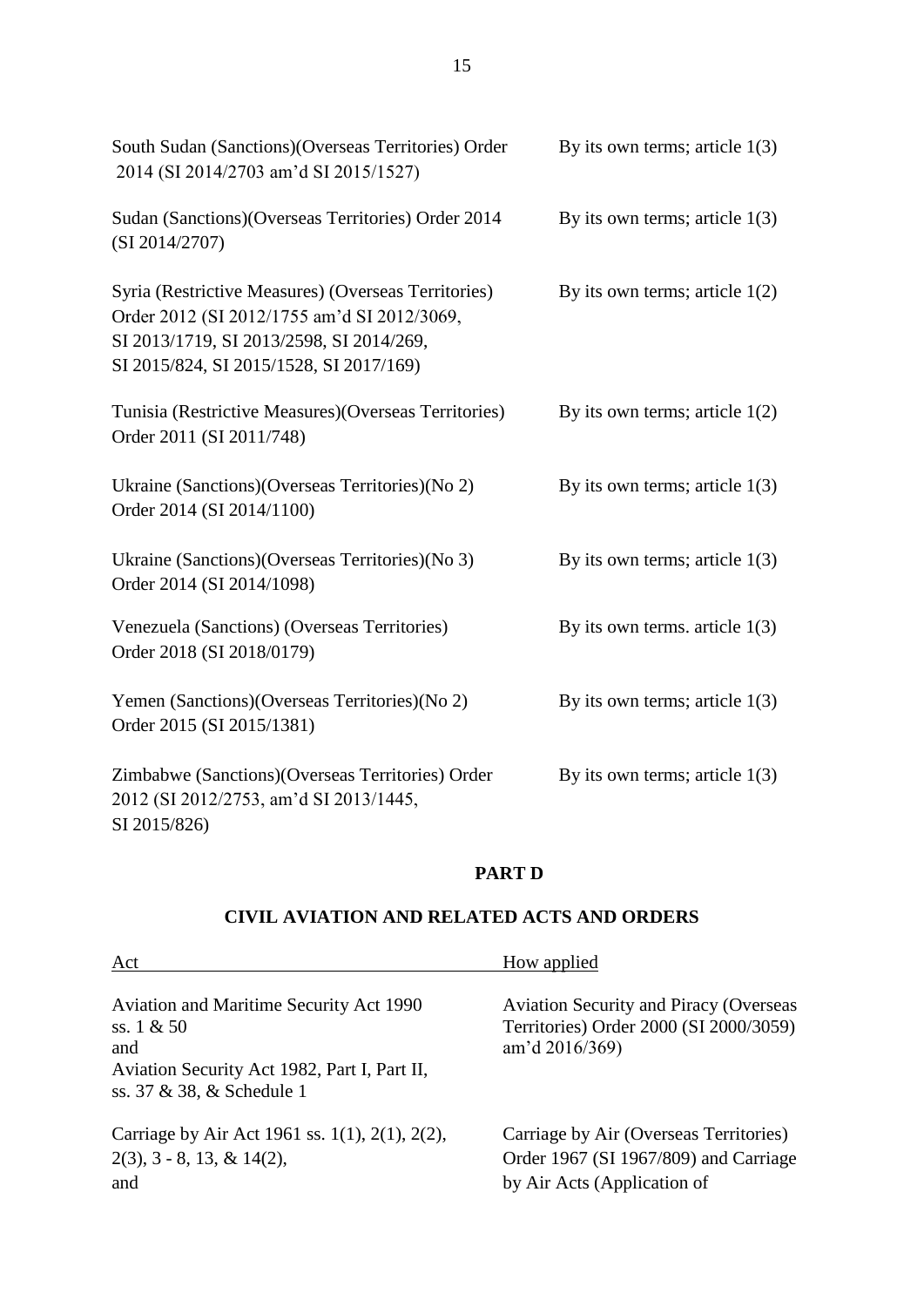| Carriage by Air (Supplementary Provisions)<br>ss. 1(1), 2(1)(b), 2(2), 3 & 6                                                                                                                                                                                                                                                                        | Provisions) (Overseas Territories) 1962,<br>Order 1967 (SI 1967/810)                                                                                                     |
|-----------------------------------------------------------------------------------------------------------------------------------------------------------------------------------------------------------------------------------------------------------------------------------------------------------------------------------------------------|--------------------------------------------------------------------------------------------------------------------------------------------------------------------------|
| Civil Aviation Act 1949 ss. 8 (except $8(4)$ ), 9,<br>11, 13, 14, 27, 38, 40, 41, 51, 53, 57, 58, 59,<br>60, 61, 62 & 63                                                                                                                                                                                                                            | Civil Aviation Act 1949 (Overseas<br>Territories) Order 1969 (SI 1969/592)<br>and Civil Aviation Act 1982 (Overseas<br>Territories) Order 2001 (SI 2001/1452)            |
| Civil Aviation Act 1982 ss. $61$ , 75 and 76(1)                                                                                                                                                                                                                                                                                                     | Civil Aviation Act 1982 (Overseas<br>Territories) Order 2001 (SI 2001/1452)<br>and Civil Aviation Act 1982 (Overseas<br>Territories) (No 2) Order 2001 (SI<br>2001/3367) |
| Protection of Aircraft Act 1971<br>(Overseas Territories Order) 1973 (SI 1973/1757)<br>Order                                                                                                                                                                                                                                                        | Protection of Aircraft Act 1971                                                                                                                                          |
| Air Navigation (Overseas Territories)<br>Order 2013 (SI 2013/2870)<br>(Am'd SI 2014/2925, SI 2014/3281, SI 2015/1769)<br>(Made under the Civil Aviation Acts 1949 & 1961)                                                                                                                                                                           | By its own terms; article 187                                                                                                                                            |
| Air Navigation (Overseas Territories)<br>(Environmental Standards) Order 2014<br>(SI 2014/2926, am'd SI 2015/236)<br>(Made under the Civil Aviation Acts 1949 & 1961)                                                                                                                                                                               | By its own terms; article 26                                                                                                                                             |
| Carriage by Air (Parties to Convention) Order 1999 By implication<br>(SI 1999/1313)<br>(Made under s. 2(1) of the Carriage by Air Act 1961)                                                                                                                                                                                                         |                                                                                                                                                                          |
| Local legislation (see the Aviation Ordinance 2015 for the texts):<br>Aerodrome Charges Regulations, 2015<br>L.N 16 of 2015<br>Issued under Article 158 of the Air Navigation (Overseas Territories) Order 2013                                                                                                                                     |                                                                                                                                                                          |
| Civil Aviation (Investigation of Air Accidents and Incidents) Regulations, 2016<br>L.N. 12 of 2016; amended by LN 13 of 2016<br>Issued under section 75 of the Civil Aviation Act 1982 as extended to St Helena by<br>Article 4 of the Civil Aviation Act 1982 (Overseas Territories) Order 2001 and in<br>accordance with Schedule 1 to that Order |                                                                                                                                                                          |

# **PART E**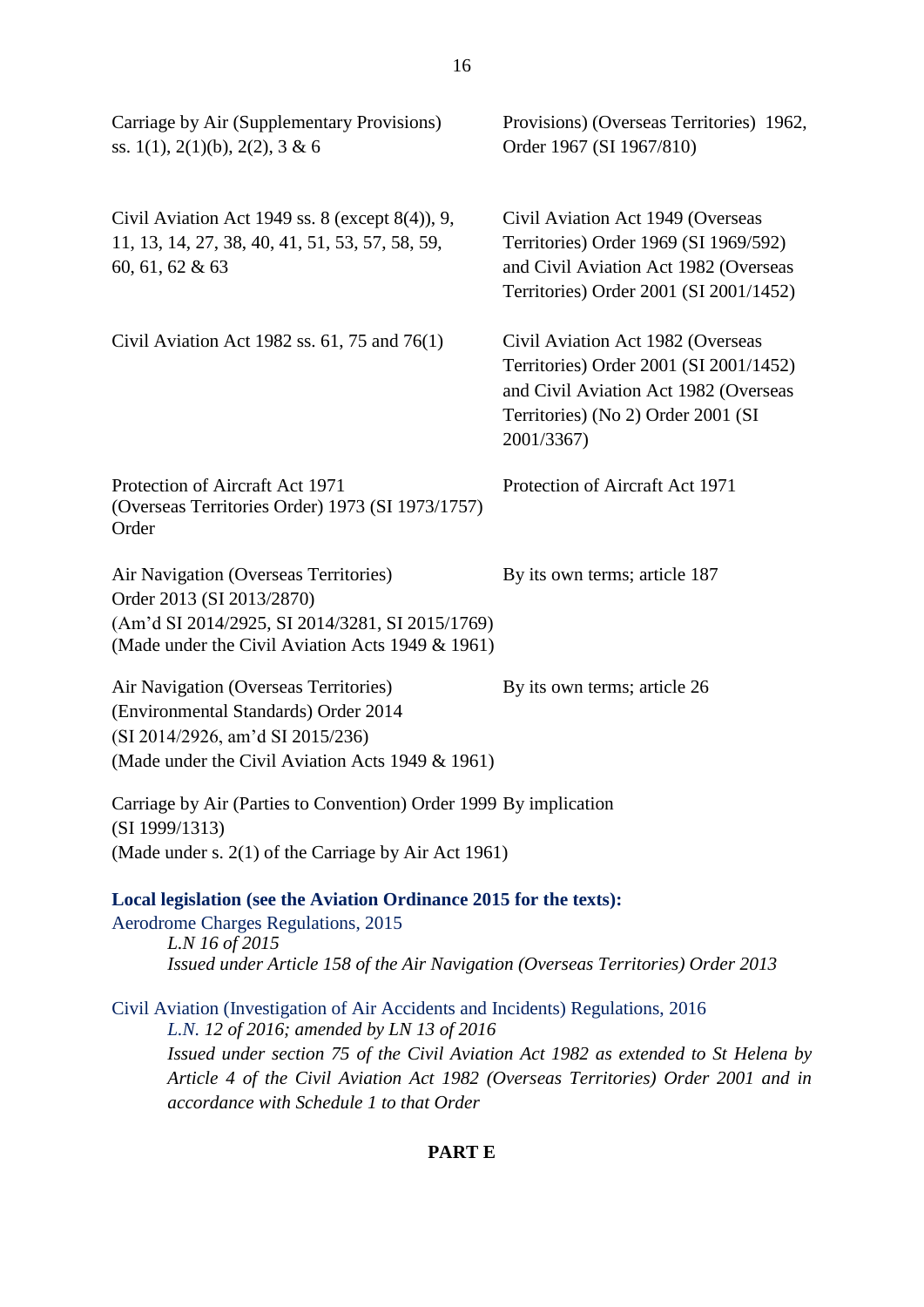| Act                                                                                                                                             | How applied                                                                                                              |
|-------------------------------------------------------------------------------------------------------------------------------------------------|--------------------------------------------------------------------------------------------------------------------------|
| Administration of Justice Act, 1956<br>(Admiralty Jurisdiction) <sup>2</sup>                                                                    | Admiralty Jurisdiction (St Helena and<br>its Dependencies) Order 1969 (SI<br>1969/858)                                   |
| Admiralty Offences (Colonial) Acts 1849<br>and 1860                                                                                             | By implication                                                                                                           |
| Carriage of Goods by Sea Act 1971                                                                                                               | <b>Not</b> applied to St Helena; see the<br>Carriage of Goods by Sea (Overseas<br>Territories) Order 1982 (SI 1982/1664) |
| Colonial Courts of Admiralty Act 1890                                                                                                           | By implication                                                                                                           |
| Dumping at Sea Act 1974                                                                                                                         | Dumping at Sea (Overseas Territories)<br>Order 1975 (SI 1975/1831 am'd SI<br>$1984/542)^3$                               |
| Maritime Conventions Act 1911                                                                                                                   | By its own terms; s. 9                                                                                                   |
| Merchant Shipping Act 1894, except<br>ss. 92 - 237, 239 - 266 & Parts IV & VIII                                                                 | By implication                                                                                                           |
| Merchant Shipping Act 1906, except ss. 54,<br>55, & 69                                                                                          | By implication                                                                                                           |
| Merchant Shipping Act 1921                                                                                                                      | By implication                                                                                                           |
| Merchant Shipping Act 1965 ss. 1, 7,<br>$8(2)$ & (4), & Schedules 1 & 2<br>and<br>Merchant Shipping (Tonnage) Regulations<br>1982 (SI 1982/841) | Merchant Shipping (Tonnage)<br>(Overseas Territories) Order 1971 (SI<br>1971/383) am'd by SI 1972/447                    |
| Merchant Shipping Act 1970<br>ss. 14, 17, 18, 19(1), 21, 22, 50, 51,<br>52 & Schedules 3, 4, 5                                                  | Merchant Shipping (Tonnage)<br>(Overseas Territories) Order<br>1988 (SI 1988/1085)                                       |

# **MERCHANT SHIPPING AND RELATED ACTS AND ORDERS**

 $2^2$  See now sections  $20 - 24$  of the Senior Courts Act, 1981

<sup>&</sup>lt;sup>3</sup> And see Environment Protection (Overseas Territories) Order 1988 (SI 1988/1084) for deposits in the sea.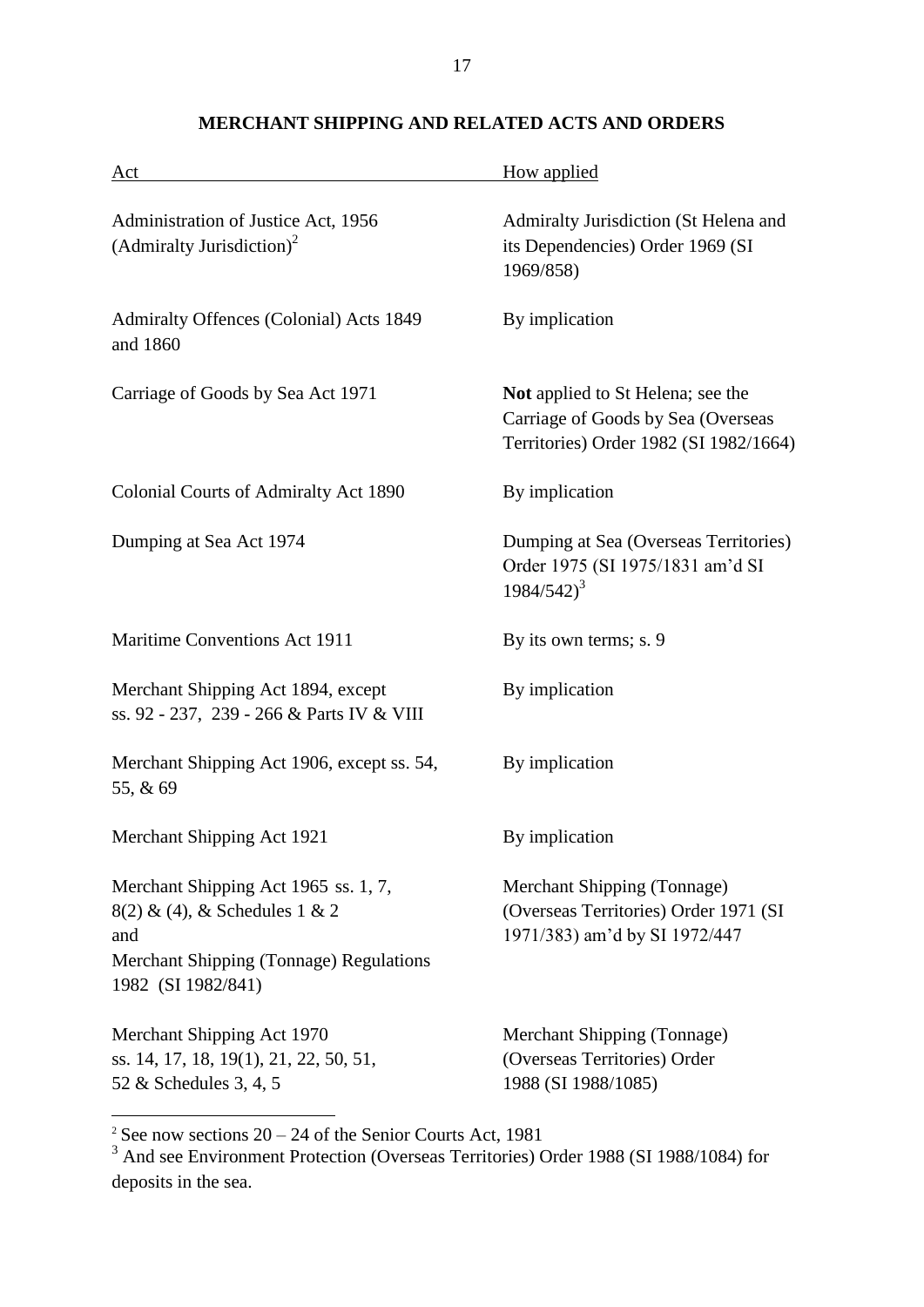Merchant Shipping Act 1979 ss. 14, 17, 18 Merchant Shipping Act 1979 (Saint 19(1), 50, 51 and 52 and Schedules 3, 4 Helena) Order 1980 (SI 1980/1517)<sup>4</sup> and 5 and Part I of Schedule 7 Merchant Shipping Act 1979 Merchant Shipping Act 1979 (Overseas ss. 21 and 22 Territories) Order 1989 (SI 1989/2400 am'd SI 1993/1786) Merchant Shipping Act 1981 ss. 2, 3, **Not** applied to St Helena; see the 5 & the Schedule Carriage of Goods by Sea (Overseas Territories) Order 1982 (SI 1982/1664) Merchant Shipping Act 1995 ss. 152 - 170, Merchant Shipping (Salvage  $172 - 181$ ,  $224$ ,  $255(1)$  and Schedules 5 & 11 Convention) (Overseas Territories) Order 1997 (SI 1997/2586) Merchant Shipping Act, 1995 (remainder) English Law (Application) Ordinance, 2005 Merchant Shipping and Maritime Security Aviation Security and Piracy (Overseas Act 1997 s. 26 & Schedule 5 Territories) Order 2000 (SI 2000/3059) Merchant Shipping (Oil Pollution) Act 1971 Merchant Shipping (Oil Pollution) (St Helena) Order 1998 (SI 1998/1263) Prevention of Oil Pollution Act 1971 ss. 12 - 16, Prevention of Oil Pollution Act 1971 20, 29, 32, & 34 (Overseas Territories) Order 1982 (SI 1982/1668) and Prevention of Oil Pollution (Shipping Casualties) (Overseas Territories) Order 1982 (SI 1982/1669) Naval Prize Act 1864 By implication Prize Courts Act 1894 By implication Prize Courts (Procedure) Act 1914 By implication

<u>.</u>

 $4$  SI 1981/428 amended the 1980 Order to add section 5(2A) of the Merchant Shipping (Oil Pollution) Act 1971 and section 4(13) of the Merchant Shipping Act 1974 to the jurisdiction of the St Helena Supreme Court.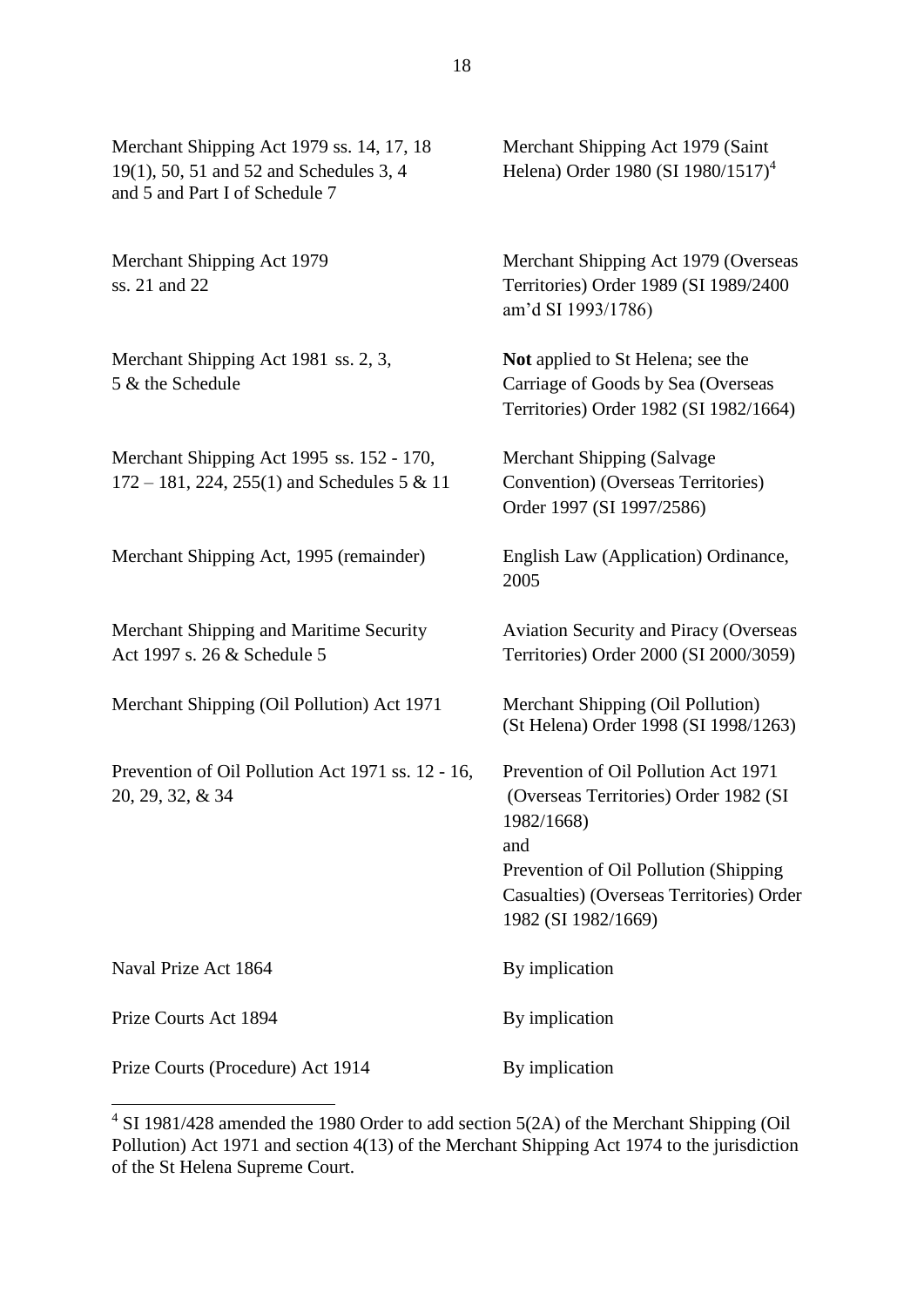Prize Courts Act 1915 By implication Naval Prize (Procedure) Act 1916 By implication Prize Act 1939 By its own terms; s.  $4(1)(d)$ Prize Salvage Act 1944 By its own terms; s.  $2(1)(c)$ Order How applied St Helena and Dependencies (Territorial Sea) By its own terms<sup>5</sup> Order 1989 (SI 1989/1994) Carriage of Goods by Sea (Parties to **Not** applied to St Helena Convention) Order 1985 (SI 1985/443) Merchant Shipping (Categorisation of Registries By its own terms; article 6 of Relevant British Possessions) Order 2003 (SI 2003/1248) Merchant Shipping (Distress Signals and By SI 1983/762 as below Prevention of Collisions) Regulations 1983 (SI 1983/708) Regulations 1(3), & 1(4)(b) Merchant Shipping (Distress Signals and By its own terms; article 2 Prevention of Collisions)(Overseas Territories) Order 1983 (SI 1983/762 am'd SI 1984/1688) Replaced by: Merchant Shipping (Distress Signals and Not extended to Overseas Territories? Prevention of Collisions) Regulations 1989 (SI 1989/1798) Merchant Shipping (Limitation of Liability **Not** applied to St Helena for Maritime Claims) (Overseas Territories) Order 1997 (1997/2579) Merchant Shipping (Prevention of Pollution) By SI 1982/1666 as below (Intervention) Order 1980 (SI 1980/1093 Merchant Shipping (Prevention of Pollution) By its own terms; article 2

1 <sup>5</sup> For the text of this Order, see under the Interpretation Ordinance, 1968

(Intervention) (Overseas Territories) Order 1982